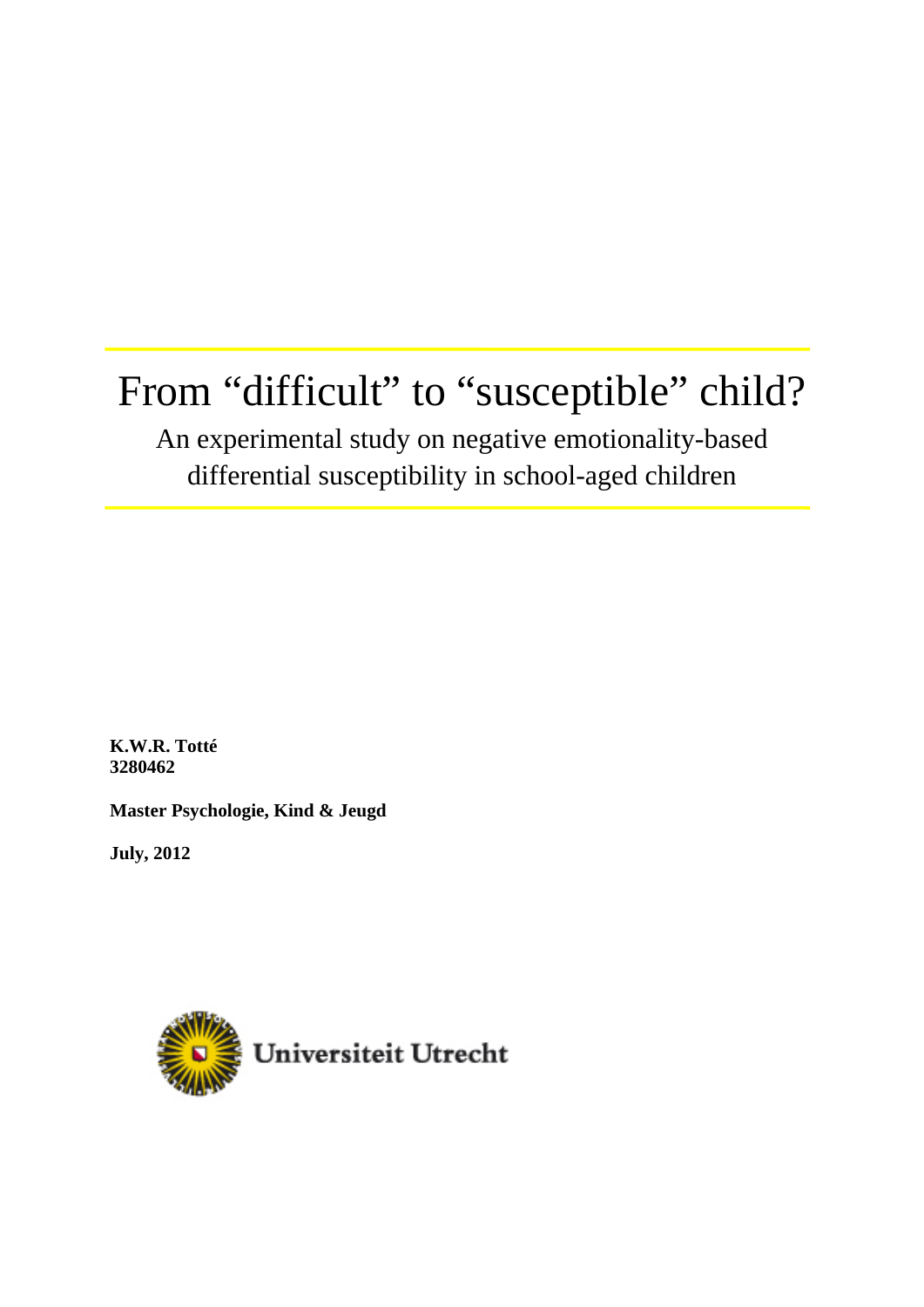Universiteit Utrecht Master psychologie, Kind & Jeugd

THESIS

# From "difficult" to "susceptible" child?

# An experimental study on negative emotionality-based differential susceptibility in school-aged children

K.W.R. Totté 3280462 12-07-2012

**dr. G. Overbeek** 

**P. Leijten MSc.**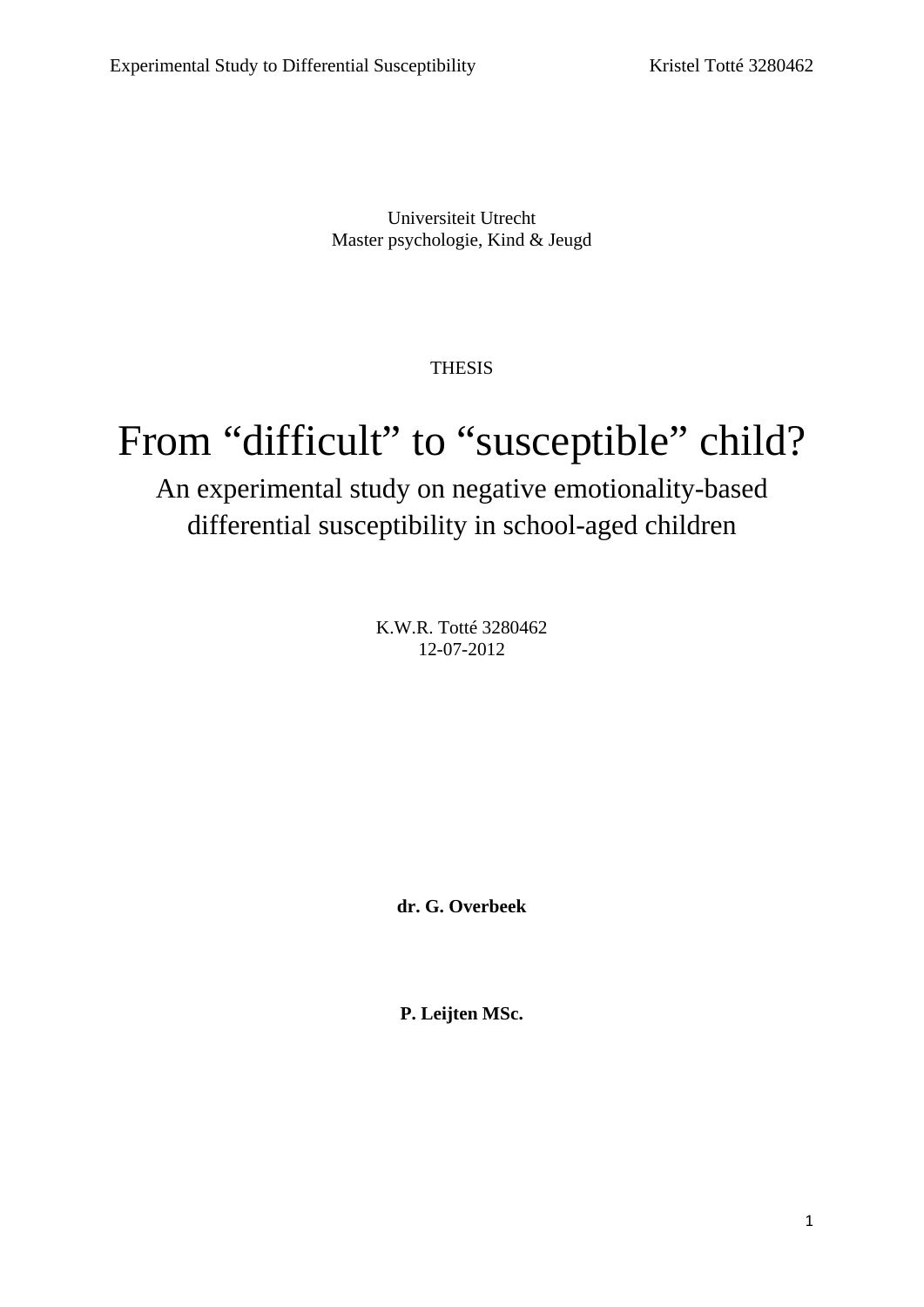#### **Abstract**

Belsky (1997) provided a fundamentally different way of examining the temperament x parenting interaction; the differential susceptibility hypothesis. This hypothesis tells us that individuals who are most vulnerable to stressors also benefit the most when exposed to positive factors like environmental support and warm parenting. This experimental study, amongst 160 children aged 5-7 (*M*=6,6) years, examines whether children with negative emotionality are more susceptible for both negative and positive parenting. The research has been performed using questionnaires and an experimental manipulation through primes, followed by a prosocial behavior task and an antisocial behavior task. The expected outcome is that harsh parenting predicted more antisocial behavior and warm parenting predicted more prosocial behavior in children with negative emotionality, compared to children without such temperament. Due to imbedded gender stereotypes, a sensitivity difference between boys and girls is expected. Nevertheless, no significant main or moderating effects have been found. This means that no evidence has been found in this study for the differential susceptibility hypothesis, neither for boys nor for girls.

#### **Samenvatting**

Belsky (1997) bedacht een fundamenteel andere manier om de interactie tussen temperament en opvoeding te bekijken; de *differential susceptibility* hypothese. Deze hypothese gaat er van uit dat personen die het meest kwetsbaar zijn voor verschillende stressoren, ook het meest zullen profiteren van positieve factoren als support uit de omgeving en een warme opvoeding. In deze experimentele studie is er bij 160 kinderen van 5 tot 7 jaar (*M*=6,6) gekeken of kinderen met een hoge negatieve emotionaliteit gevoeliger waren voor zowel negatieve als positieve opvoeding. Dit is onderzocht door middel van vragenlijsten en een experiment met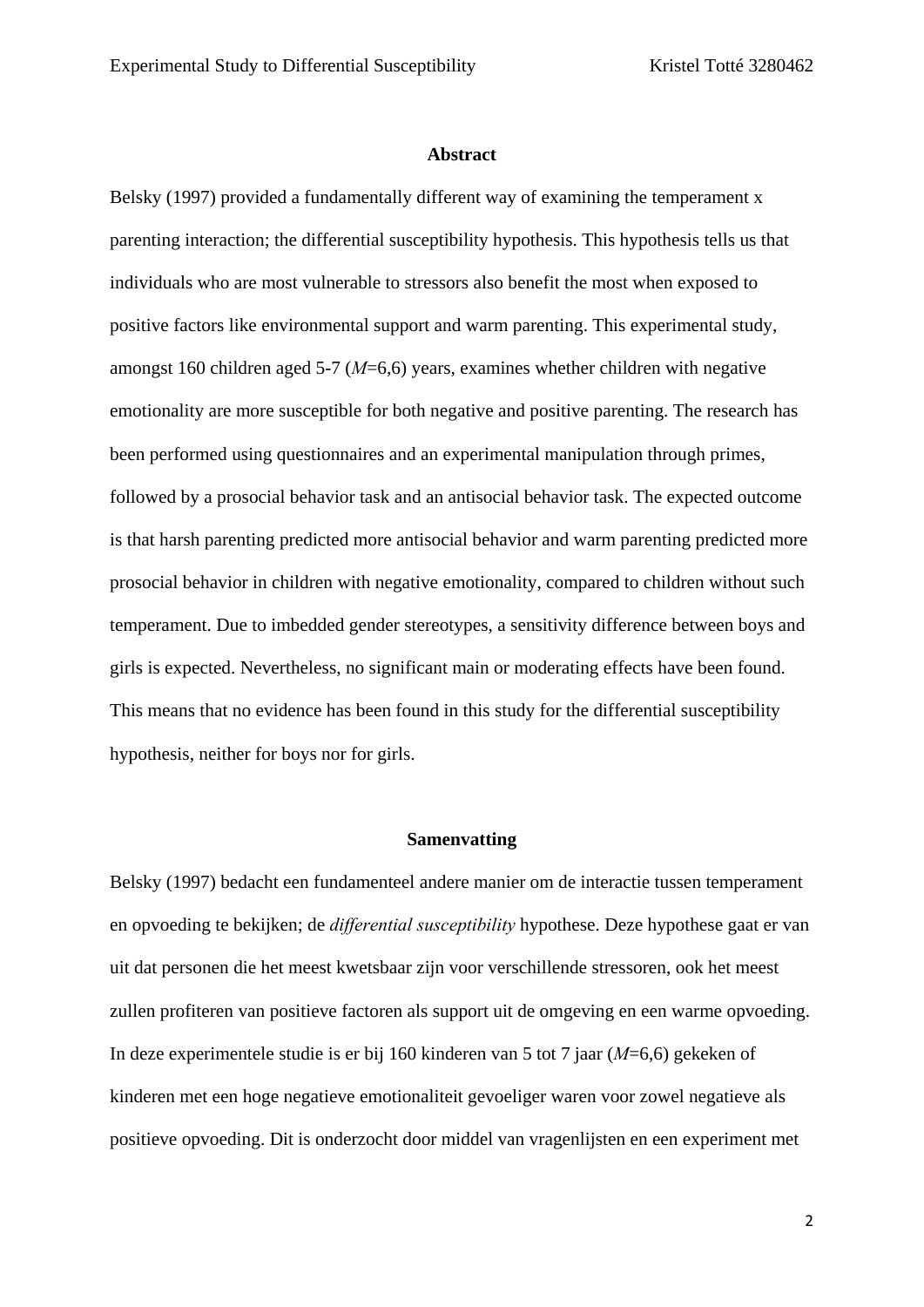een manipulatie door middel van primes, gevolgd door een antisociale en een prosociale gedragstaak. Verwacht werd dat kille opvoeding meer antisociaal gedrag zal voorspellen en een warme opvoeding juist meer prosociaal gedrag. Door diep ingebedde sekse stereotypen werd een verschil verwacht tussen jongens en meisjes. Er is in deze studie echter geen significant bewijs gevonden dat bovenstaande hypotheses ondersteunt. Dit betekent dat er in deze studie geen ondersteuning is gevonden voor de *differential susceptibility* hypothese, dit geldt zowel voor jongens als voor meisjes.

*Keywords:* Differential Susceptibility, Negative emotionality, Temperament, Parenting, Gender, Prosocial behavior, Antisocial behavior.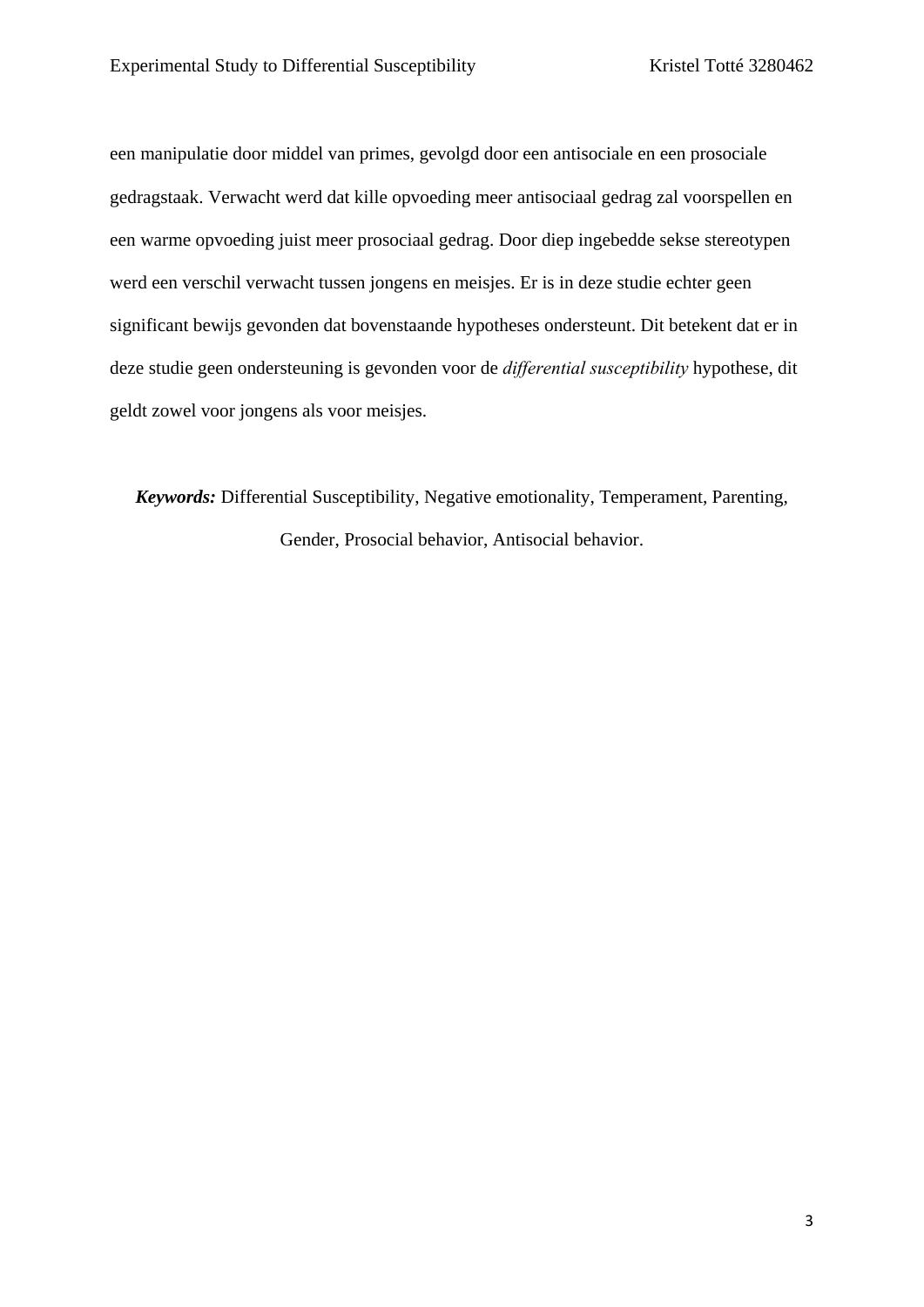#### **Introduction**

It is commonly accepted that individuals vary in the way they react due to experiences they have had. This expresses itself for instance through our temperamental traits. Temperamental traits are generally assumed to be rather stable, although there is some development over the course of a lifetime (Rothbart & Bates, 2006). Scientists are increasingly interested in measuring the effects of these traits. So far, much attention is given to problem behavior of children and to how this problem behavior is rooted in negative parent-child interactions. Parents are important, because they provide the social context in which their children develop themselves (Bates & Pettit, 2007). The underlying thought in this area of research has been based on the transitional/dual-risk model (Sameroff, 1983), also known as the diathesis-stress model (Monroe & Simons, 1991; Zuckerman, 1999). These models are built upon the idea that some individuals, due to vulnerability in their personality structure or genetic make-up, react adversely when faced with a stressor in their environment (Belsky & Pluess, 2009). According to research based on the diathesis-stress model, a child with negative emotionality also known as a difficult temperament, is most likely to function poorly when faced with environmental stressors (Belsky & Pluess, 2009). In science there has been much attention for children's negative emotionality trait combined with the diathesisstress model.

However, due to the diathesis-stress orientation it is rarely examined whether children with negative emotionality are more sensitive for parenting in general compared to children without or with low negative emotionality. Belsky (1997) provided a fundamentally different way of examining the *temperament x parenting* interaction. He came up with the differential susceptibility hypothesis. This hypothesis tells us that those individuals who are more vulnerable to a variety of stressors, also benefit the most when exposed to positive factors like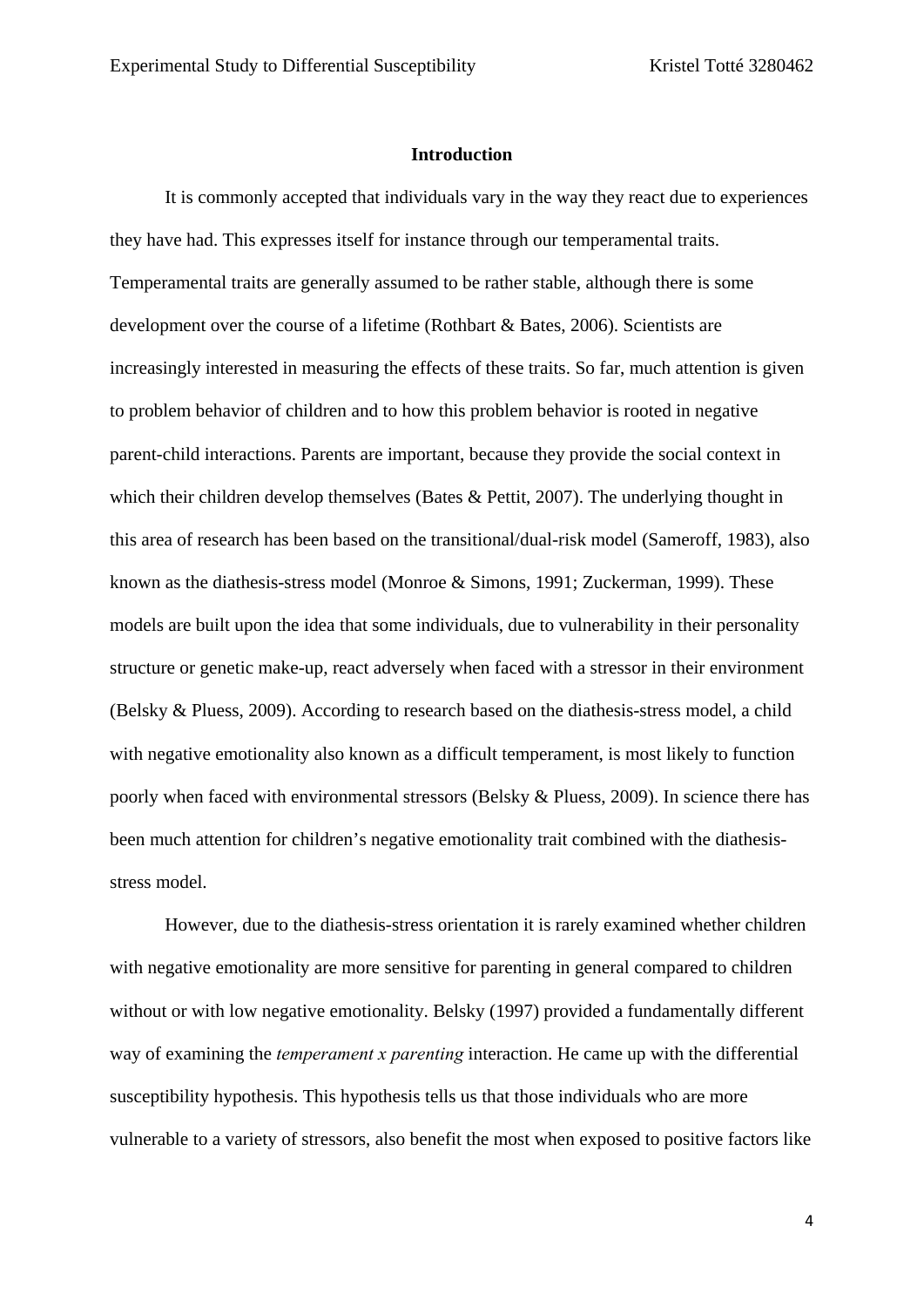environmental support and warm parenting (Belsky, 1997, 2005; Belsky, Bakermans-Kranenburg, & van IJzendoorn, 2007; Belsky & Pluess, 2009; Boyce & Ellis, 2005). Most evidence supporting the differential susceptibility hypothesis is drawn from reanalyzed data of prior research focused on antisocial behavior. These studies are generally based on questionnaires or interviews instead of experimental procedures. To get solid evidence for the differential susceptibility hypothesis it is essential to take into account both the antisocial as well as the prosocial aspects, by making use of experimental procedures. Experimental evidence which supports the hypotheses that children with negative emotionality are highly sensitive to optimal parenting is rather scarce (Klein Velderman, Bakermans-Kranenburg, Juffer & van IJzendoorn, 2006; Van Zeijl et al., 2007). Klein Velderman et al. (2006) found experimental support in their study on a group of 81 children aged 7 to 10 months. A study by Van Zeijl et al. (2007) also found empirical evidence for the differential susceptibility hypothesis moderated by negative emotionality on children in the age of 1-3 years old. Due to the age homogeneous sample they could not exclude the possibility that differential susceptibility may act differently when examining older children.

The present experimental study considers whether there is evidence for the differential susceptibility hypothesis in a group of children aged 5 to 7 years old. Possible gender differences with regard to differential susceptibility are also considered.

#### **Theoretical Foundations**

The main issue in differential susceptibility is the developmental plasticity of an individual (Belsky & Pluess, 2009). It is suggested that persons who are considered to be more 'plastic' or 'flexible' are more sensitive to a harsh environment and show more adverse behavior than less 'plastic' persons. Likewise when placed in a supportive and warm environment, more 'plastic' persons will respond more positive than less 'plastic' persons.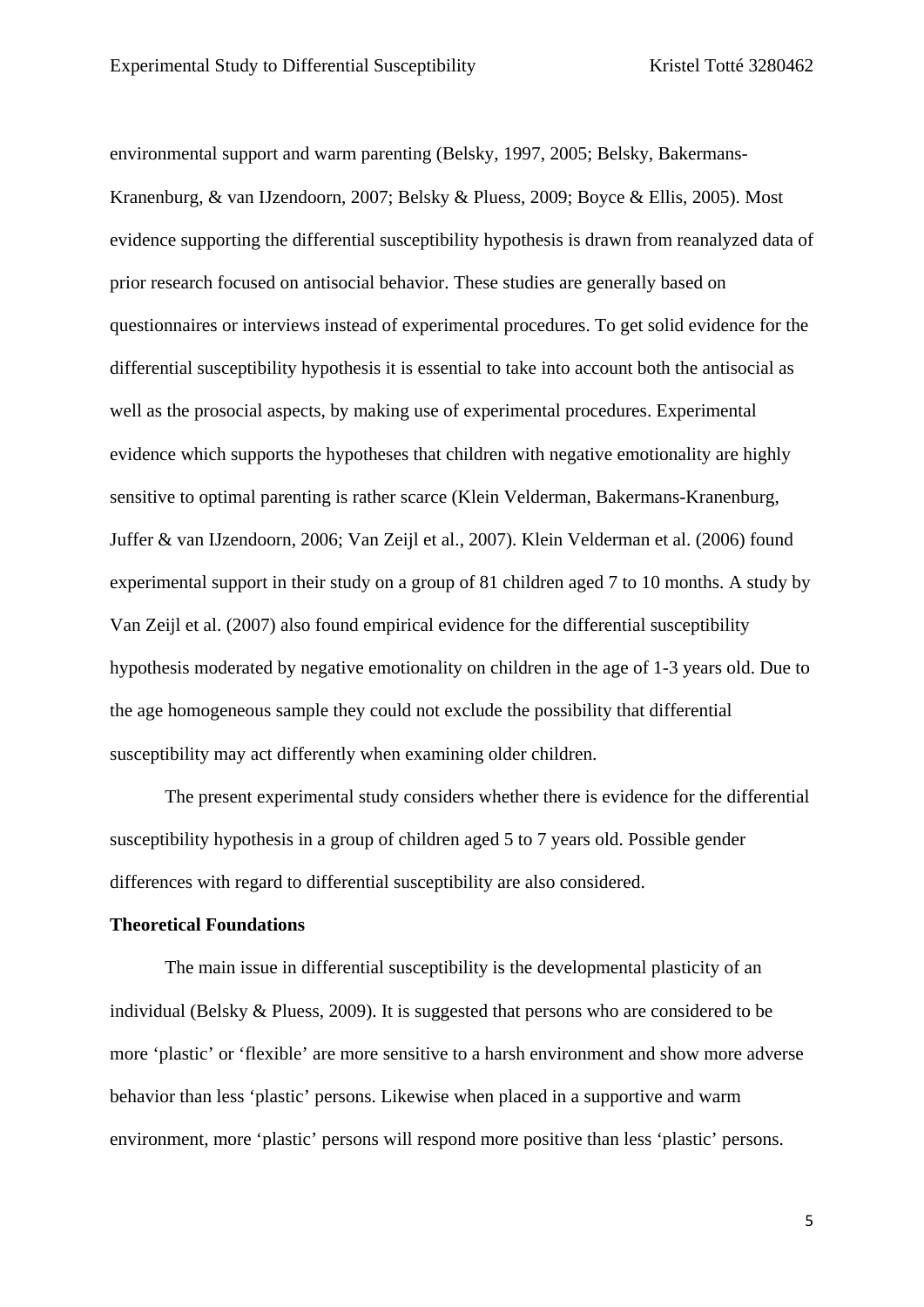The lower the degree of plasticity and thus the more "fixed" a person is, the less a person is affected by developments in the direct environment (Figure 1 & Figure 2).

In the context of an evolutionary perspective, the differential susceptibility hypothesis seems to be a clearly explainable hypothesis (Belsky & Pluess, 2009). The future has been and will always be uncertain (Pluess & Belsky, 2010a). It is unclear what kind of behavior leads to the best, reproductive and fitness, offspring. The optimal strategy in evolution will be to keep a varied population with children that have different degrees of 'plasticity' (Belsky, 2005). This means some children are more influenced by the parenting styles to which they are exposed to than others.

To demonstrate differential susceptibility the moderation needs to reflect a cross-over interaction (Belsky et al., 2007). This cross-over interaction needs to cover the positive and negative aspects of the environment, in this case parenting, as shown in Figure 1. The moderation effect has to have a slope which is non zero and is significantly steeper in the susceptible subgroup compared to the non-susceptible subgroup (Belsky et al., 2007).

The article of Belsky & Pluess (2009) gives an extensive overview of different studies in the subject of differential susceptibility. Phenotypic, endophenotypic and genetic markers are distinguished in the article to define different markers of differential susceptibility. In the present study the focus is on the phenotypic marker, more specifically the moderating effect of negative emotionality. Many of these studies in Belsky & Pluess (2009) have shown evidence for the differential susceptibility based only on the diatheses-stress model (i.e. focusing on negative environmental factors and outcome behaviors only). A growing number of studies have overcome this limitation, revealing for better and for worse rearing effects. For example Van Aken, Junger, Verhoeven, Van Aken and Dekovic (2007) found that 16-19 month-old boys with negative emotionality show the smallest increase in externalizing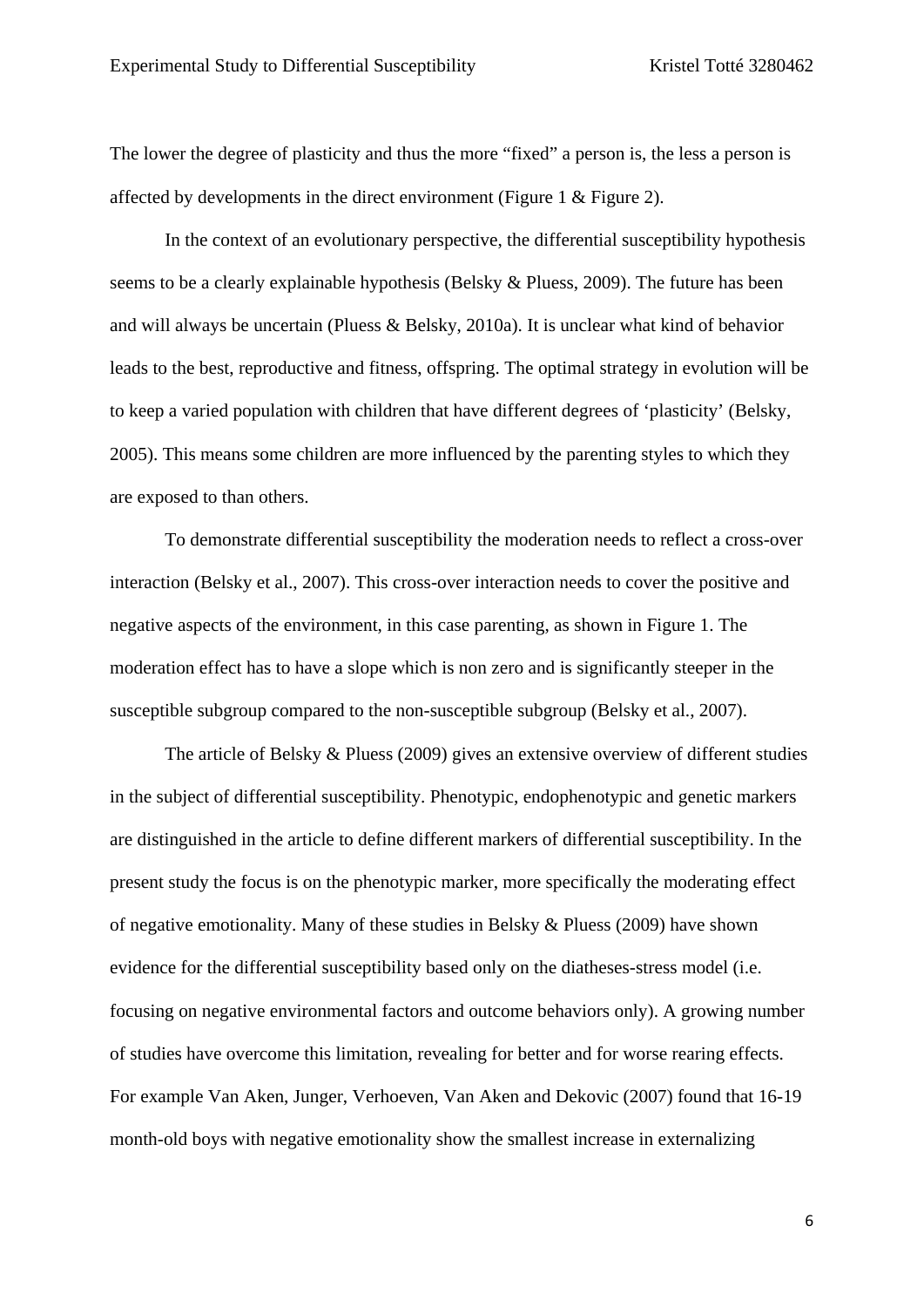problems when reared by sensitive mothers who only infrequently use negative control. The largest increase was found for boys with negative emotionality with insensitive mothers who rely heavily on negative control (Belsky & Pluess, 2009). Most evidence for the differential susceptibility hypothesis has been found reanalyzing data of previously conducted research, for example the large scale longitudinal NICHD study of Early Child Care and Youth Development (Pluess & Belsky, 2010b; Bradley & Corwyn, 2008). In the study of Bradley and Corwyn (2008) evidence has shown that higher quality parenting predict fewer problems and that poorer quality parenting predict more problems, this effect proved to be strongest for those with negative emotionality. Children with intermediate levels of negative emotionality showed a smaller effect. The smallest effect was found for those with an even lower degree of plasticity, scoring low on negative emotionality.

In addition to the for-better-or-worse measurements, it is essential to make use of an experimental procedure to get solid evidence for the differential susceptibility hypothesis. The studies of Klein Velderman et al. (2006) and of Van Zeijl et al. (2007), which both make use of intervention procedures, claim to have found empirical evidence for the differential susceptibility hypothesis moderated by negative emotionality. Klein Velderman et al. (2006) have assigned 81 selected first-time mothers, with children in the age of 7-10 months, to one of two intervention groups or a control group. The interventions are most effective for high sensitive children and their mothers. They show an increase in their infant attachment security which is significantly associated with the increase of maternal sensitivity of their mother. For less sensitive infants no association between the infant attachment security and the maternal sensitivity of their mother are made. These findings show that highly sensitive children are more susceptible to environmental change then less sensitive children.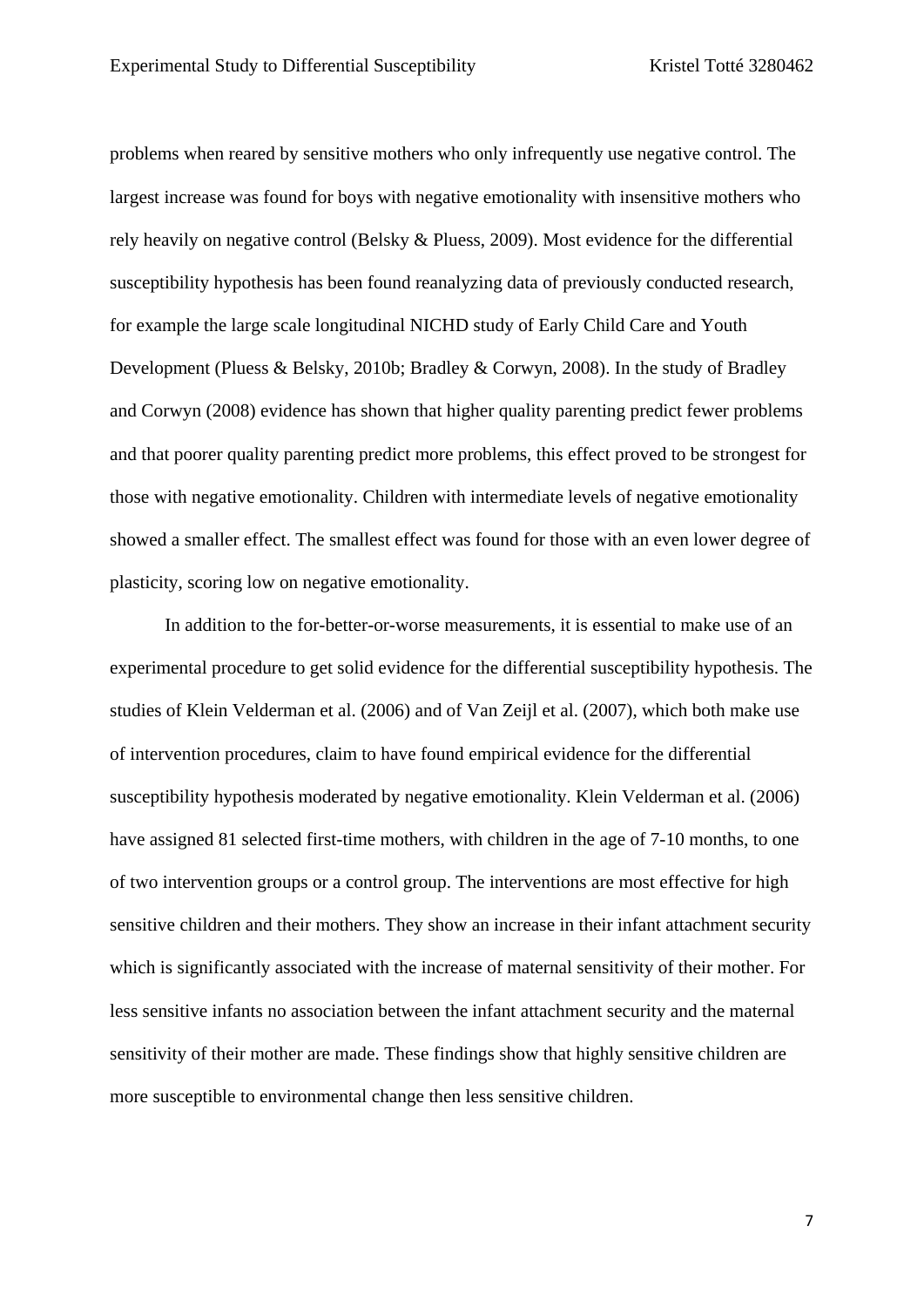The results of Van Zeijl et al. (2007) indicate that children with negative emotionality benefit the most from intervention efforts. Children with negative emotionality are more vulnerable to negative discipline as compared to those with a relatively low score on negative emotionality. Additionally they find that children with negative emotionality are also more influenced by positive discipline then children with relatively low negative emotionality. Physical aggression and mother-reported externalizing behavior are less when their mother shows more positive discipline. They use parental questionnaires and child observation, hereby showing the moderation effect of children's negative emotionality in a group of 227 children in the age of 1 to 3 years. Due to the age homogeneous sample they cannot exclude the possibility that differential susceptibility may act differently in older children. Importantly, in the research of Van Zeijl et al. (2007) there is no moderating effect of gender in differential susceptibility.

#### **Gender as moderator**

Through the increase of emancipation over the past decades, a new level of awareness has come about on the wide range of roles possible for both genders. However, strong beliefs about sex differences remain (Berk, 2006), and gender stereotypes are pervasive in our society. Children as early as the age of 2 years are aware of this (Martin, 1991; Signorella, Bigler, & Liben, 1993). Traits like competence, aggressiveness and assertiveness are seen as masculine. In everyday life situations, boys appear to be more aggressive than girls (Aronson, Wilson & Akert, 2005; Maccoby & Jacklin, 1974). Prosocial traits like empathy, awareness of others' feelings, caring, and sensitivity are considered to be more feminine in children (Frieze & Li, 2010). Many adults view children through a gender-based lens and treat boys and girls differently (Powlishta, 2000; Snow, Jacklin & Maccoby, 1983).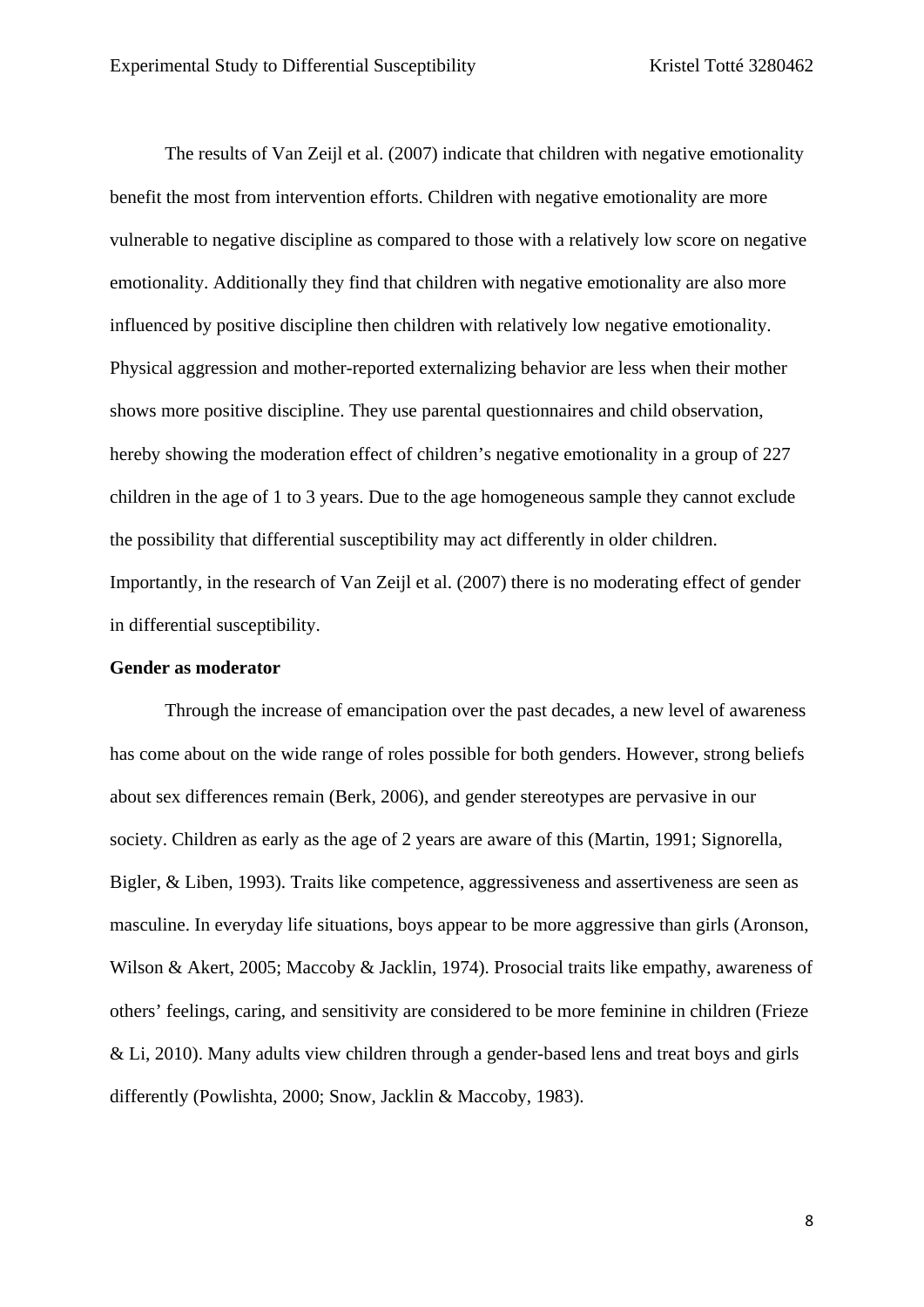Van Zeijl et al. (2007) have found evidence for differential susceptibility in both boys and girls. Through the pervasive predisposition of gender stereotypes, a difference in the degree of sensitivity on differential susceptibility is expected to be found in the present study. Due to their gender stereotype and difference in relation with their parents, girls with negative emotionality are expected to be more sensitive for positive parenting, i.e. boys with negative emotionality will show the same positive reaction only less intense. Girls are expected to act more prosocial (Knafo & Plomin, 2006), because of their predisposition of empathy and awareness of others' feelings. For boys, it is expected that the aggressive predisposition increases the risk of developing more antisocial behavior (Veenstra, Lindenberg, Oldehinkel, De Winter & Ormel, 2006). Due to higher sensitivity for harsh parenting styles the antisocial reaction of boys with negative emotionality will be more intense compared to girls with negative emotionality. In the present study, the relation of this predisposition of gender stereotype and sensitivity on parenting styles is examined.

#### **Present study**

The present experimental study among 160 children aged 5-7 years examines whether children with negative emotionality are more susceptible to negative and positive parenting than children with low negative emotionality. The main research question is whether harsh parenting predicts more antisocial behavior and warm parenting predicts more prosocial behavior in children with negative emotionality compared to children without such negative emotionality. The hypothesis is that harsh parenting predicts more antisocial behavior and warm parenting predicts more prosocial behavior in children with negative emotionality compared to children without such negative emotionality. Another hypothesis concerns a possible gender difference. Specifically, girls with negative emotionality are expected to be more sensitive for warm parenting, showing more prosocial behavior as consequence. Boys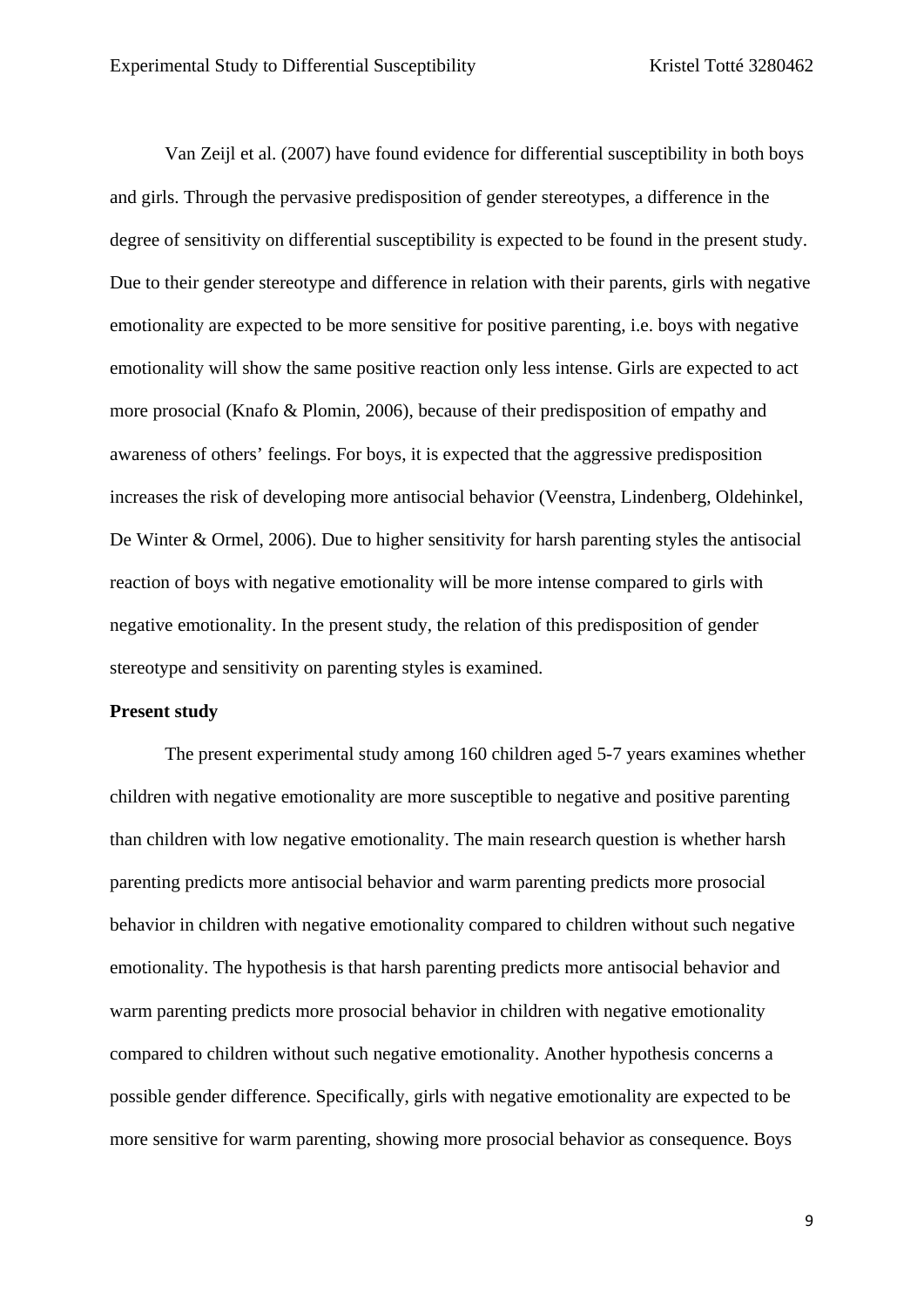with negative emotionality are expected to have a heightened sensitivity reaction on the harsh parenting prime by showing more antisocial behavior.

#### **Methods**

#### **Participants**

Eighty-eight elementary schools throughout the Netherlands were asked to participate in the study in order to provide participants. Nine elementary schools agreed to participate in this study and provided 172 participants. They were aged 5-7 years (for boys  $M=6,05$ , *SD*=.70 and for girls *M*=6,11, *SD*=.67). The children's' parents were informed at forehand by letters and their approval was asked for their children to participate. Eight hundred five letters were sent to parents, including a consent form and questionnaires. Eventually 172 (21%) parents returned the questionnaires and agreed to participate. Some participants were disregarded due to absence, made errors during the task or had too many missing values in their questionnaire. The results of 160 participants (86 boys and 74 girls) were included in the analysis of this study. The children were randomly assigned to one of the two experimental conditions. All children were enrolled in a 2 (parental warmth vs. parental harshness)  $x \, 2$ (negative emotionality present vs. not present) design. The homogeneity of variance was tested with a Levine's test. There were no significant differences between the participating children regarding initial level of antisocial behavior  $F(1,158) = .079$ , *ns*, and prosocial behavior  $F(1,158) = .593$ , *ns*.

#### **Questionnaires**

The Child Behavior Questionnaire (CBQ) was designed to assess three broad dimensions of temperament: Negatieve Affect, Surgency and Effortfull control (Rothbart, Ahadi, Hershey & Fisher, 2001). This questionnaire existed of 36 items on a 7-point Likert scale ranging from 'extremely untrue' to 'extremely true'. Some examples of items are: 'If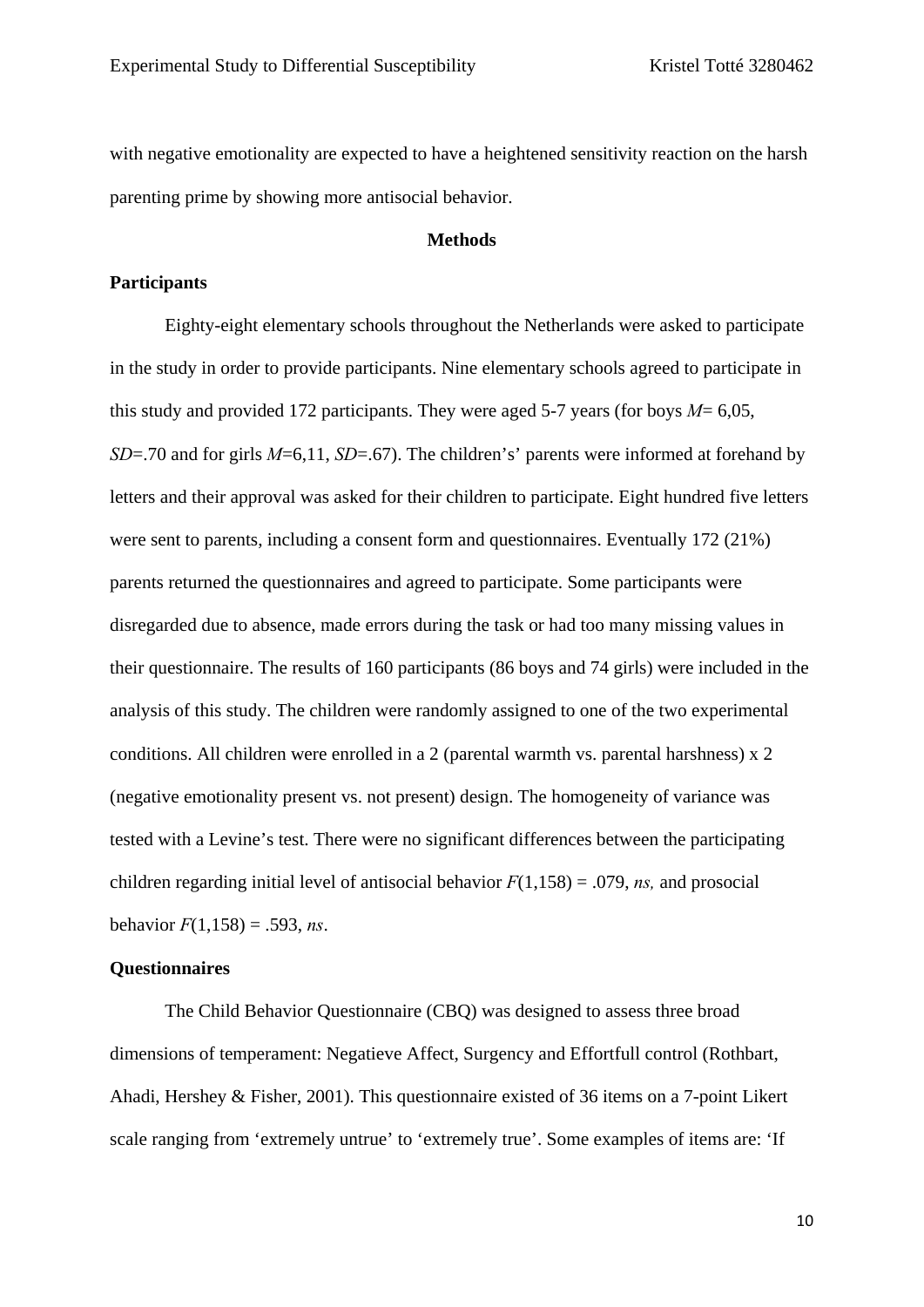he/she is angry, this takes ten minutes or more', 'It is hard to calm him/her when upset', and 'Feels comfortable with almost anyone'. The results of the CBQ were used to determine which children were seen as highly reactive children based on their negative emotionality and which children were not. This was done using the mean score (*M*= 3.36, *SD*=.75) on the subscale of Negative Affect. A score above the mean on this subscale meant the child was assigned to the highly reactive category, having negative emotionality. The internal consistency coefficient (Cronbach's alpha) for the negative emotionality dimension 'Negative Affect' was .684.

The Alabama Parenting Questionnaire (APQ) was designed to tap into the most important aspects of parenting practices related to disruptive behavior problems in children: parental involvement, monitoring/supervision, use of positive parenting techniques, inconsistency in discipline, and harsh discipline (Shelton, Frick and Wootton, 1996). This questionnaire existed of 42 items rated on a 5-point Likert scale. To get some idea of the type of parenting style, some of the subscales were combined. To measure warm parenting the subscales 'Involvement' and 'Positive Parenting' were clustered. From this cluster two questions were eliminated because they were not relevant for children aged 4 to7. The results of the APQ were used to check if there was an equal distribution of warm and harsh parenting between the experimental conditions. The internal consistency coefficient (Cronbach's alpha) for the warm parenting scale was .715. To measure harsh parenting the subscales 'Poor Monitoring/Supervision', 'Inconsistent Discipline', and Corporal Punishment' were clustered. The internal consistency coefficient (Cronbach's alpha) for the harsh parenting scale was .692. Examples of items were; 'You threatened to punish your child and then actually punish him/her', 'You let your child know when he/she is doing a good job with something'.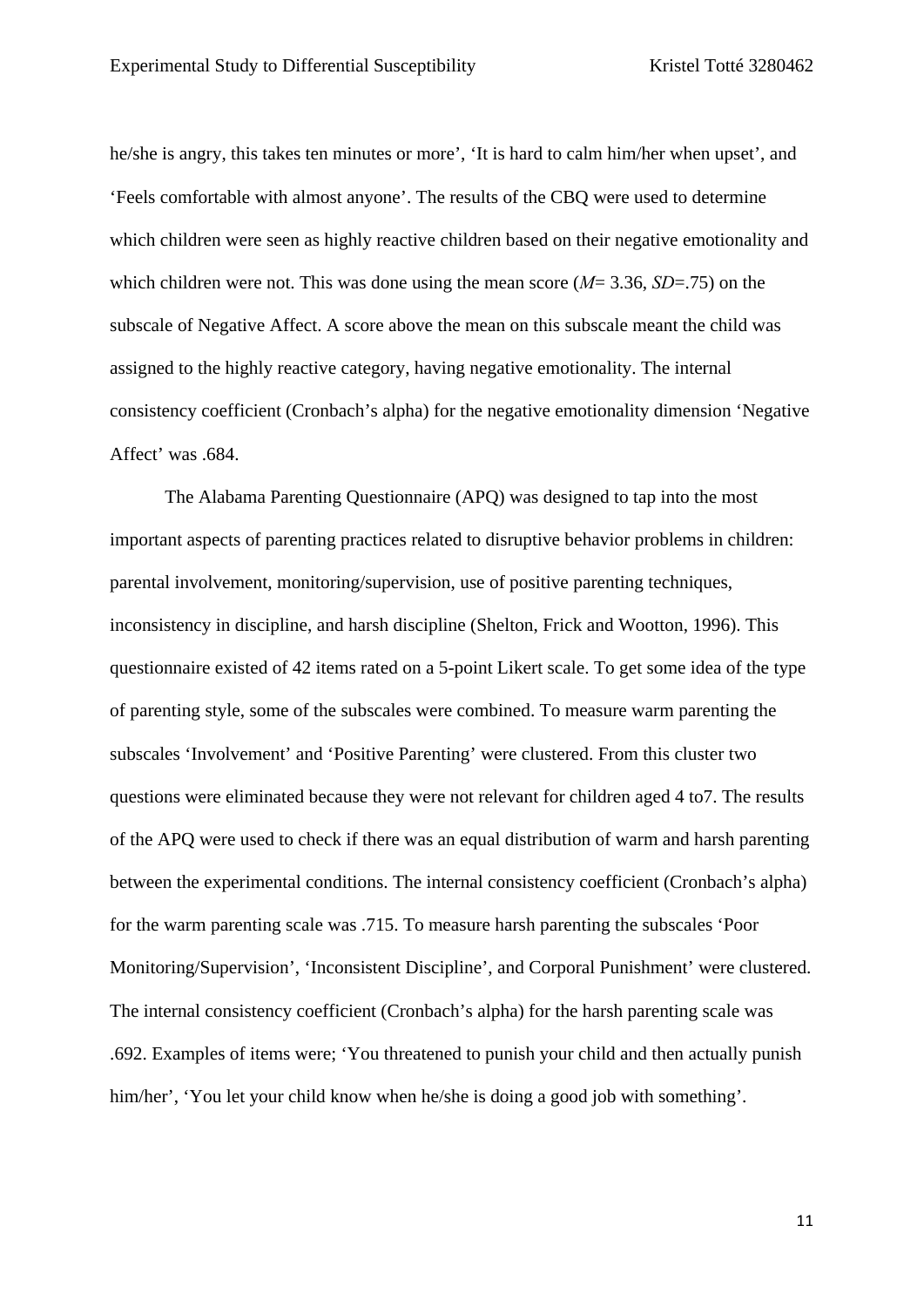The Strengths and Difficulties Questionnaire (SDQ) was designed to assess the most important current domains of child psychopathology as well as personal strengths that needed to be completed by parents, teachers and youths themselves (Van Berkel et al. 2006). The questionnaire existed of 25 items, describing positive and negative attributes of children and adolescents. The questions were rated on a 3-point Likert scale varied from 'not true'; to 'partly true'; and 'certainly true'. For the present study, the subscales 'Prosocial' and 'Conduct Problems' were examined. The internal consistency coefficients (Cronbach's alphas) for the various SDQ scales were .50 for the prosocial behavior subscale and .63 for the conduct behavior subscale. Examples of some items were; 'Shares readily with other children (treats, toys, pencils etc.)', and 'Often fights with other children or bullies them'. The concurrent validity of the SDQ was good. The questionnaire scores correlated with other indexes of psychopathology like the Rutter en Achenbach questionnaires (i.e. Child Behavior Check List) (Muris, Meesters & Van den Berg, 2003).

#### **Priming**

To manipulate the children, they were primed with different types of parental behavior. Three stories were created with different parental outcomes. Each story had a version ending with either a warm parental outcome and a version with a harsh parental outcome (Appendix 1). To check if the primes were a correct manipulation for harsh and warm parenting, they were presented to an expert panel (*N*=10). The expert panel of developmental psychologists judged the presented primes on a 1 to 10 scale to the degree of harsh (1) or warm (10) parenting. To analyze the difference between the primes a dependent *t*test is performed. For these primes there seemed to be a significant negative correlation coefficient (*r=* -.744). The primes turned out to be significantly different from each other,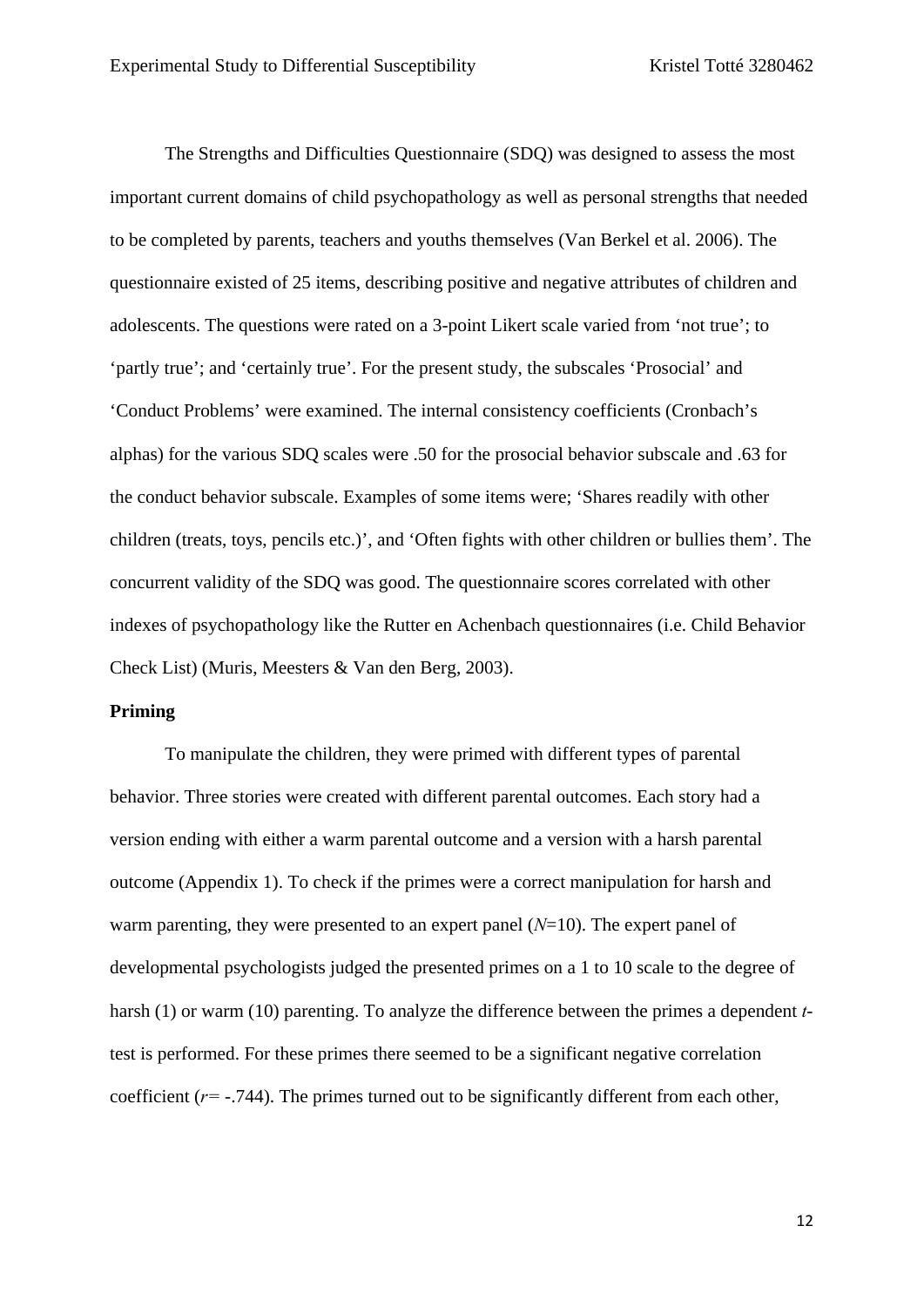$t(9)$  = -10,78,  $p$  < .05. This means that the difference between the means of both conditions, harsh and warm parenting, was large enough not to be a result by chance.

#### **Design and Procedures**

To divide children randomly across the harsh (*N*=79) and warm (*N*=81) parenting conditions, we scheduled these children in alphabetic order. The participating children did some tasks on a computer at a quiet place in school, in groups of four at a time. Of each group, the first two children were randomly assigned to the warm condition and the last two were assigned to the harsh condition. Children were told that they were going to hear three different fictive stories. They were instructed to listen carefully because they would have to answer a question about it afterwards. The children were listening to warm or harsh stories, depending on their assigned condition. Each condition had three stories which were in baseline identical, only the outcome was warm or harsh parenting. To check if the manipulation in the stories was successful, the children answered a question about their overall feelings concerning these stories. This was done by choosing between two emoticons: a happy smiley and a sad smiley (Appendix 2).

#### **Noise blast-task**

Directly after having received either the harsh or warm parenting prime, children performed both a sticker sharing (prosocial) and noise blast (antisocial) task. The sequence of the prosocial and antisocial task was divided at random across participants. The noise blasttask was used to measure the antisocial behavior. The children were told the opponent in the game was a same-gender child from another school. The game instructions were given to the children in text and in audio. A traffic light with the lights off appeared on the screen. It was instructed to press the red key when the traffic light turned red, and to press the green key if the light turned green. These red and green keys were made with colored stickers pasted on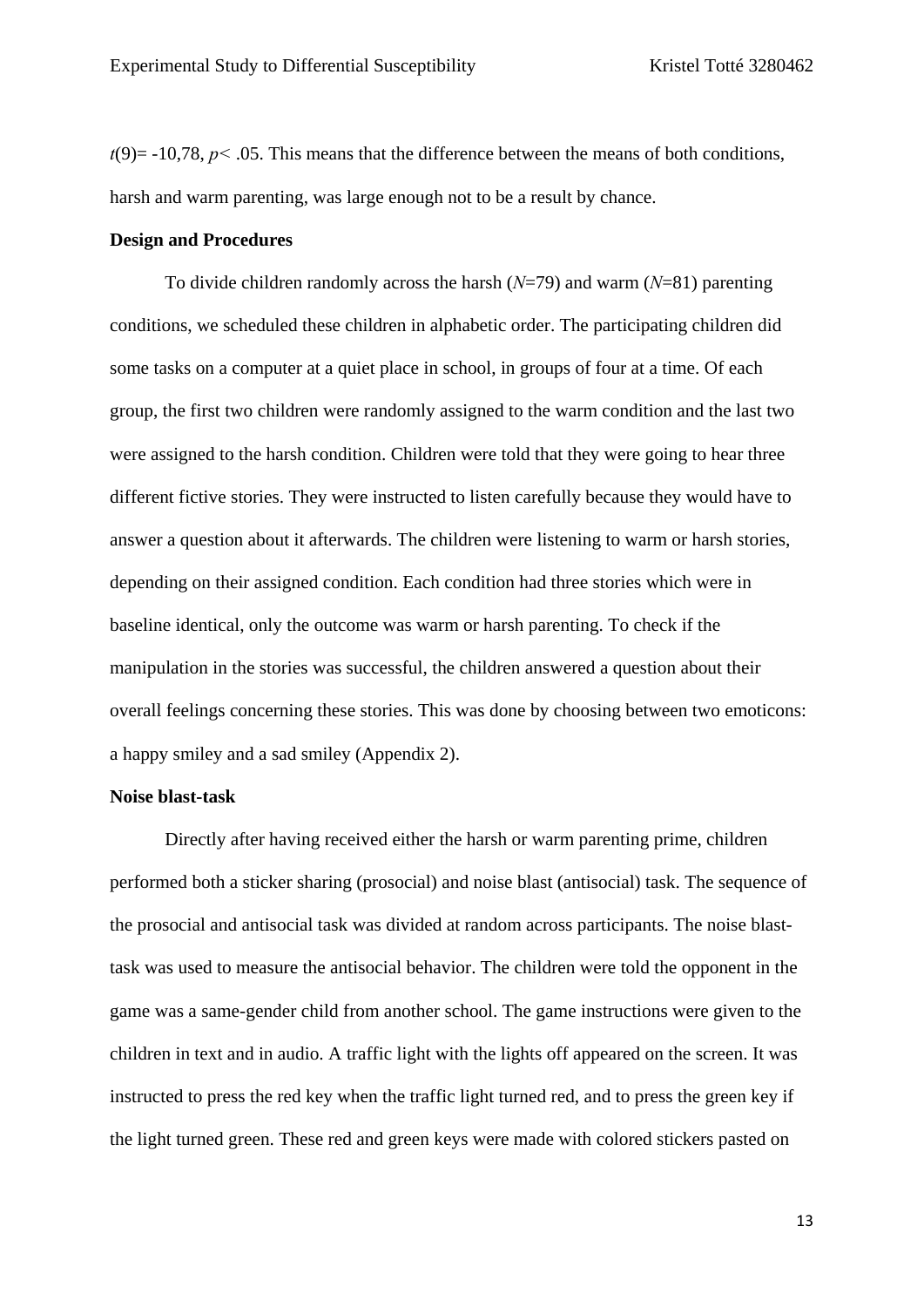the keyboard. In advance, the children were instructed to do this as quickly as possible. The game started and the children got the opportunity to give it a try in the trial condition. Then the real game started and the children played five of these trials. After these five trials they were told they had lost the game. Every participant was programmed to lose regardless of their reaction time or score. The aim of letting the participants lose was to provoke feelings of frustration, irritation and anger towards the other child. After completing the first game, the children had to play the same game against the same child again. However, this time it was possible to give a noise blast to the other child after every trial. The volume of the noise blast could be adjusted by the participant, ranging on a 0 to 10 scale. A volume level of 8 or higher was explained to the children as very loud and painful. In the present study, the mean volume of the noise blast given to the other child over five trails was used as a measure for antisocial behavior. The reliability of the mean score on the noise blast subtask measured by Cronbach's alpha was .669.

#### **Sticker task**

Prosocial behavior was measured using a sharing task (Benenson, Pascoe & Radmore, 2007). An envelope containing twenty attractive stickers, different for gender, was presented to the child. The child was able to take as many stickers as he or she liked. However, it was told that the remaining stickers would be given to another child from a different school. They were told to place the remaining stickers for the other unknown child back into the envelope. Through this task, the children were able to share stickers with another child. The amount of stickers remaining in the envelope were used as a measure of prosocial behavior, resulting in a range of 0 to 20.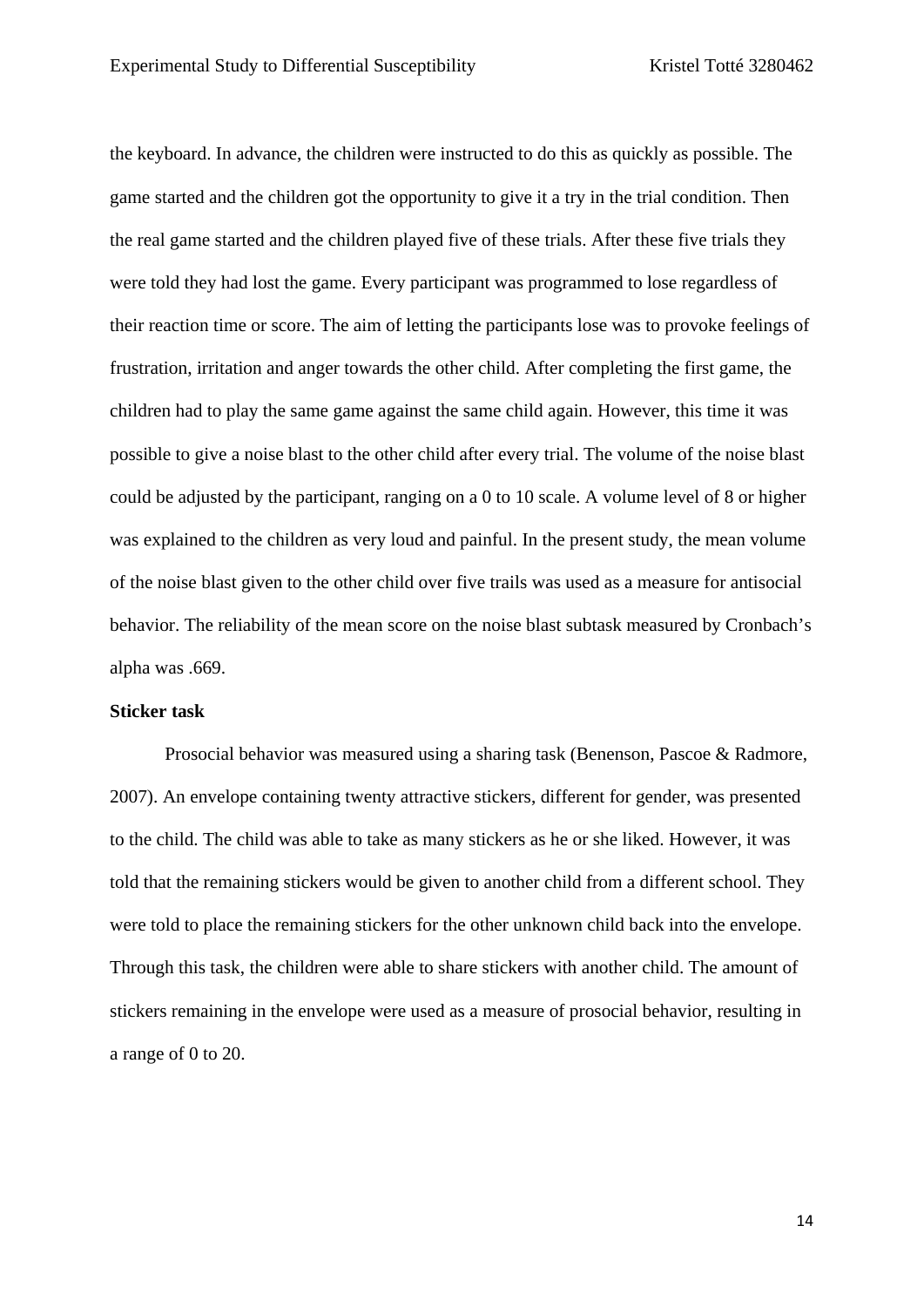#### **Debriefing**

After performing both tasks the experiment was finished and the children were debriefed in groups of four. Their opinion about the tasks was asked and they were able to blow off some steam. All remaining questions were answered and there was no reason to belief that the children left with any hard feelings. None of the children gave signs of understanding the actual purpose of the experiment in advance. This ensured that it could be assumed that none of the children did their best to act socially desired while performing the tasks.

#### **Results**

#### **Preliminary Analyses**

Baseline scores were analyzed to examine whether there were significant differences between the conditions (warm and harsh parenting prime) for the variables age, gender and subscales of the APQ, SDQ and CBQ. To measure if the randomization was successful, a oneway analyses of variance (ANOVA) was used. It turned out that the subscale of the APQ warm parenting  $(t(158)=2.00, p=<.05)$  and the subscale prosocial  $(t(158)=2.19, p=<.05)$  of the SDQ differed significantly between the two conditions. Therefore, prosocial behavior and warm parenting were included as covariates in all further analyses. As a manipulation check an independent-samples t-test was used. The test variable was the chosen smiley and the given prime (warm or harsh condition) the grouping variable. Children assigned to the harsh parenting condition chose for 92% the expected sad smiley (*M*= 1.9). Of the children assigned to the warm parenting condition, 49,4% chose the expected happy smiley  $(M=1.5)$ . Even though the children in the warm parenting condition gave variable results, the primes were significantly different ( $t(158)= 6.59$ ,  $p= .00$ ). The manipulation check was seen as successful.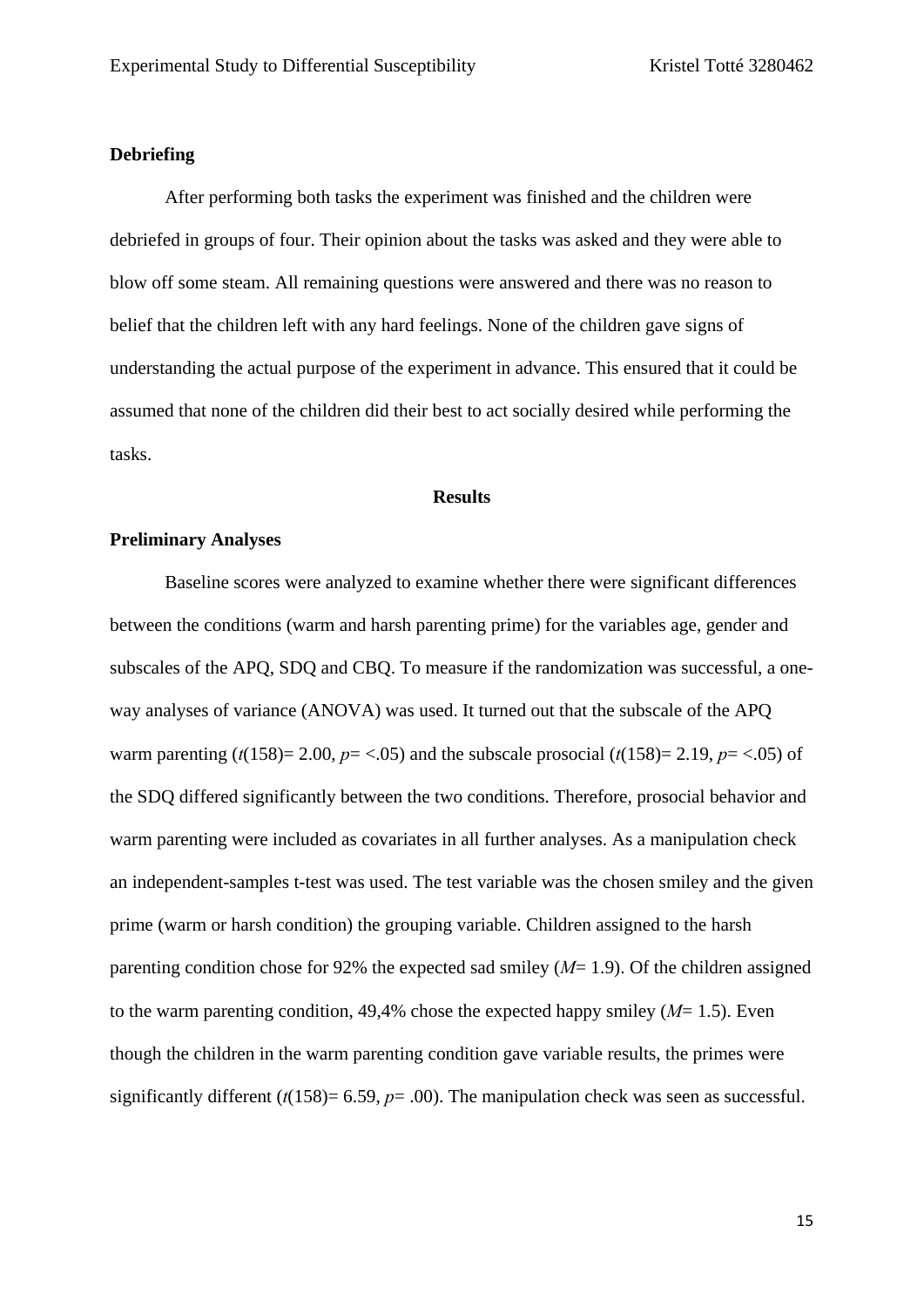To differentiate between children with negative emotionality and a low score on negative emotionality, cut-off scores were used (mean level: *M*= 3.36).

#### **Primary Analyses**

An Analysis of Covariance (ANCOVA) was conducted in order to explain the differences between children's antisocial and prosocial behavior based on parental prime and children's negative emotionality. In these analysis either antisocial or prosocial behavior was used as dependent variable. The experimental condition (i.e. warm vs. harsh parenting prime) was the fixed independent factor. As random factor the dichotomized variable Negative Affect was specified. In Table 1, the mean scores and standard deviations for prosocial and antisocial behavior can be found, differentiated for high and low Negative Affect per prime condition.

To examine whether there was a moderating effect for gender another ANCOVA was used, with gender as random factor. When controlling for the parental report of prosocial behavior by their children and their own reported score on warm parenting, no significant main effect of the condition (warm or harsh prime) was found on prosocial or antisocial behavior (Table 2). Also, no significant main effect of the variable Negative Affect on prosocial or antisocial behavior was found. Thus, prime condition and the measured negative emotionality variable Negative Affect were both not of direct influence on the degree of shown prosocial and antisocial behavior. Furthermore, there was no significant interaction effect found of prime condition and the negative emotionality variable Negative Affect on prosocial and antisocial behavior. This means that the negative emotionality variable Negative Affect had no moderating effect on the relation between prime condition and children's antior prosocial behavior. Finally, there was no moderating effect of gender in the effect of the parenting prime on children's prosocial or antisocial behavior.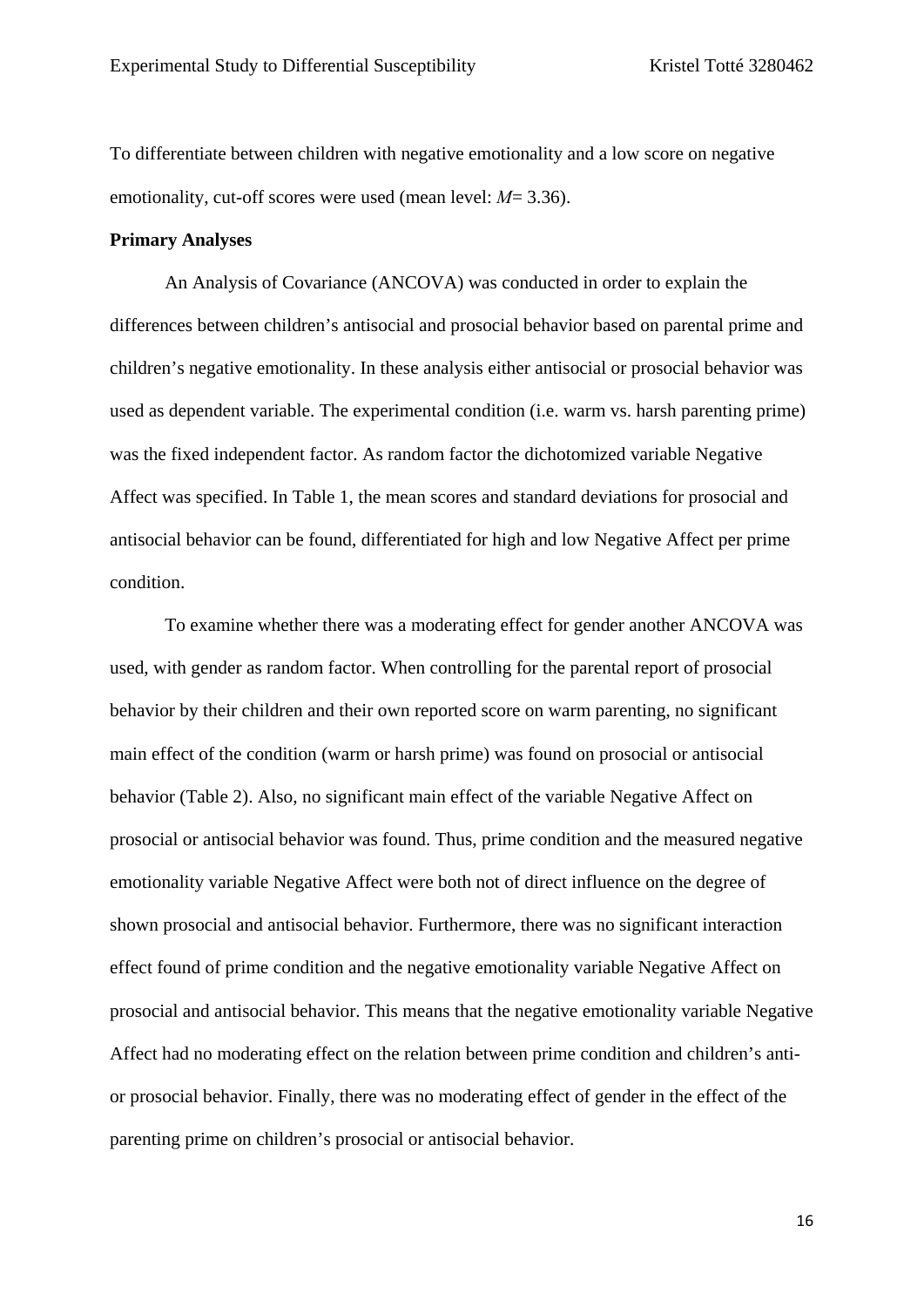#### **Discussion**

The present study examined whether a subgroup of negative emotionality children was more susceptible for harsh and warm parenting primes compared to children with no negative emotionality. The main research question was whether harsh parenting predicts more antisocial behavior and whether warm parenting predicts more prosocial behavior in children with negative emotionality compared to children without such negative emotionality. The results from this study demonstrated that this was not the case, neither for boys nor for girls.

Although no significant moderation effect was found for gender, some of the expected differences were found at a trend level (Table 3). Girls with negative emotionality showed an increase in prosocial behavior in the warm condition (*M*=10.76) compared to the girls that were exposed to the harsh condition (*M*=9.47). With regard to the antisocial task, a trend emerged for the boys. Boys who were exposed to the harsh prime (*M*=8.58) gave a higher mean score than the boys that were exposed to the warm prime (*M*=7.83). These trends were in line with the expectations. More research is needed to see whether statistically sound support can be found for this trend, when these associations are examined with greater statistical power in bigger samples of children and their parents.

As discussed previously, a for-better-and-worse approach is needed to find empirical evidence to support the differential susceptibility hypothesis. In this study two dependent variables were used, one for antisocial behavior and a second for prosocial behavior. Therefore, this was one of the first studies taking into account the prosocial part of differential susceptibility in an experimental setting. To be able to draw truly causal conclusions from gathered data, it was essential to perform experimental research. In the literature, some evidence was previously found supporting the differential susceptibility hypothesis using experimental research, though these studies were all based on children during their infant and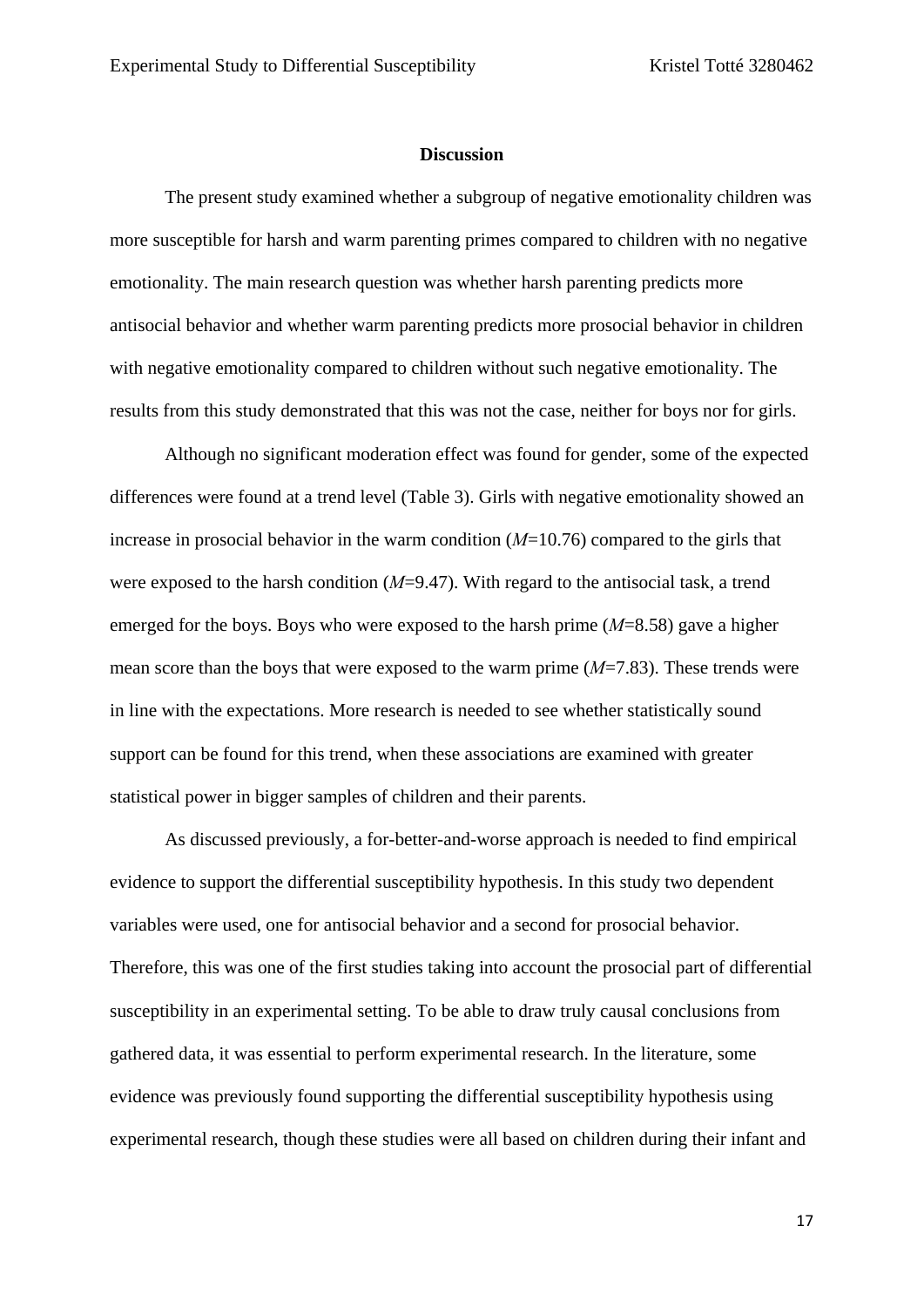toddler years. This study examined children who were 5 till 7 years old, which made the present study distinctive from earlier conducted research. This distinction with other research could be the cause for the discrepant results. According to Boyce and Ellis (2005) a canalization of sensitivity takes place during life, inducing a reduction or even diminishing plasticity. It was suggested, although without certainty, that this calibration of sensitivity takes place over the first 3-5 years in life. Not finding significant results in the present study may support this suggestion, however further research is required.

#### **Strengths and Limitations**

The prosocial and the antisocial behavior tasks used during this present study were frequently used to measure prosocial and antisocial behavior. Nevertheless, the tasks were possibly not appropriate in this experiment. More specifically, with these primes it had been better to use tasks at a feeling level (i.e. becoming more sad, angry or happy) instead of behavior. Next to that, more attention should be given to the elaboration of the primes. First, children in the warm prime condition found it difficult to define between a positive or negative feeling. It seemed they assessed the event of the child in the stories, instead of the effect of the parental behavior on their feelings. The primes were meant to unconsciously trigger a parenting style. When the children were asked which smiley fitted the stories the best, they were asked to give an answer on a conscious level. A better prime check could be retrieved when asking more explicit to what feelings the parents gave them. Another way to gather more information on prime impact is using a pretest before priming. Secondly, primes could be more personal, for example by using their own parents to create the primes. This made identification easier and would possibly increase impact of the prime. Furthermore, results may have been influenced by the experimental setting of testing the children in groups of four at a time. Although they were told not to, children in some instances still told each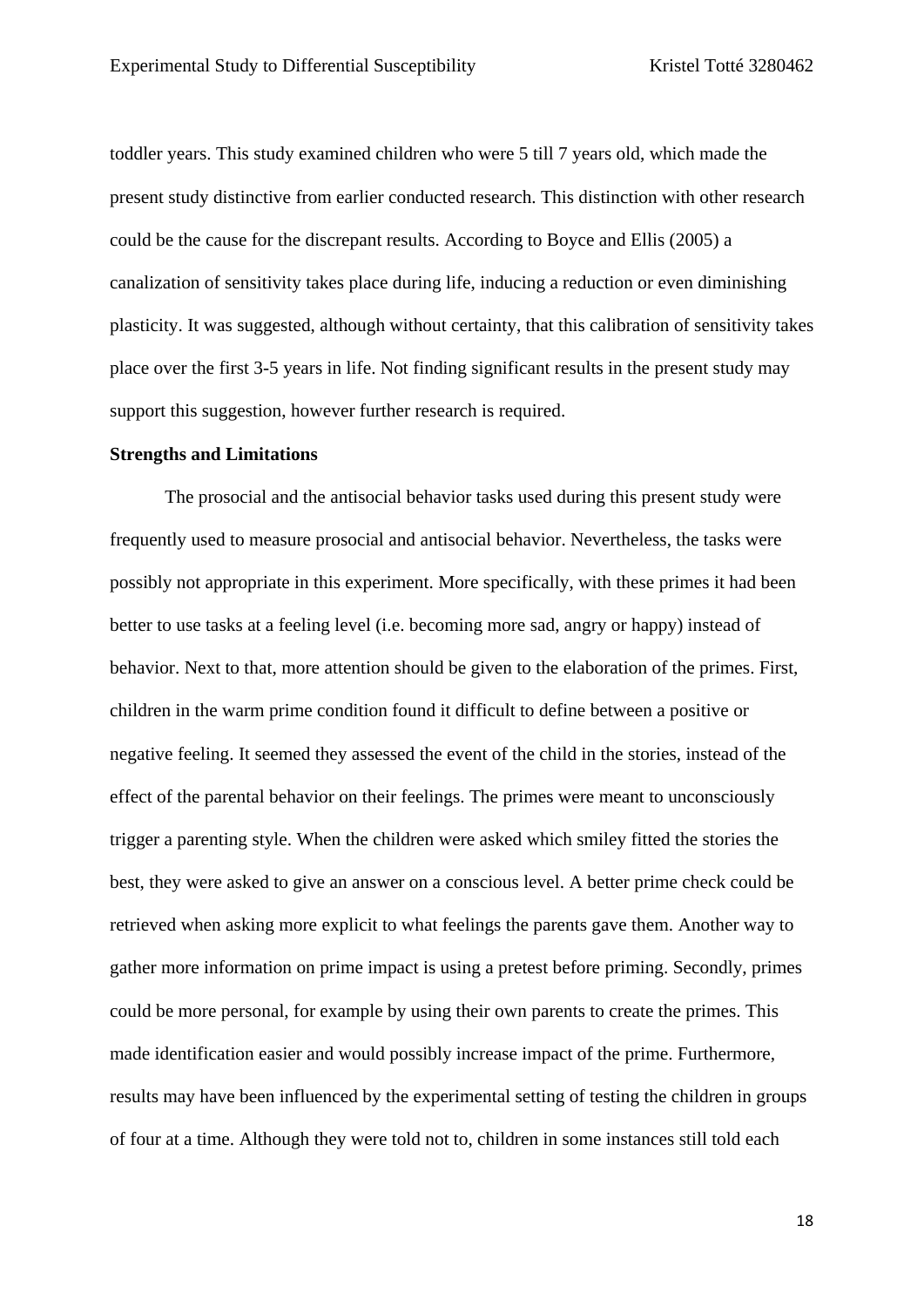other what they were doing. Furthermore, the negative emotionality division between a high and low score on Negative Affect ideally needs to be done differently. Instead of a division based on the mean score, it is preferred to set the division at least one standard deviation from the mean. In the present study this was not possible due to the lack of statistical power.

#### **Future Directions**

In general, it is preferred to have a large number of participants, in this way the results will be more reliable and a desired statistical power will be guaranteed. Due to the possible canalization of plasticity (Boyce & Ellis, 2005), it is also preferred to make use of an infanttoddler sample. Furthermore, it is advised to create a longitudinal study, combined with an intervention instead of primes. This leads to a more ecologically valid and relevant research and hereby possibly increasing the impact on the child. Intervention efforts proved to be effective in Van Zeijl et al. (2007) and Klein Velderman et al. (2006). In common therapies, parent training has proven to be effective within treatment of problem behavior or specific disabilities like Attention Deficit and Hyperactivity Disorder (ADHD) (De Mey & Merlevede, 2008; Braet & Bögels, 2008). By making use of a longitudinal study combined with an intervention it creates the possibility to see whether specific parenting behavior results in lasting changes of child behavior. Finally, it is recommended for future research to give special attention to the trend found with regard to gender. In the present study, these trends are only based on small differences. It requires more statistical power to find significant evidence for this relatively small trend. Therefore, a bigger sample size is required. Specifically, to see whether significant results can be found between boys and girls, showing sensitivity steepness differences based on parenting style.

Summarizing, future research should include enough children (infants and toddlers) to make a good distinction between children that initially have a high score on Negative Affect.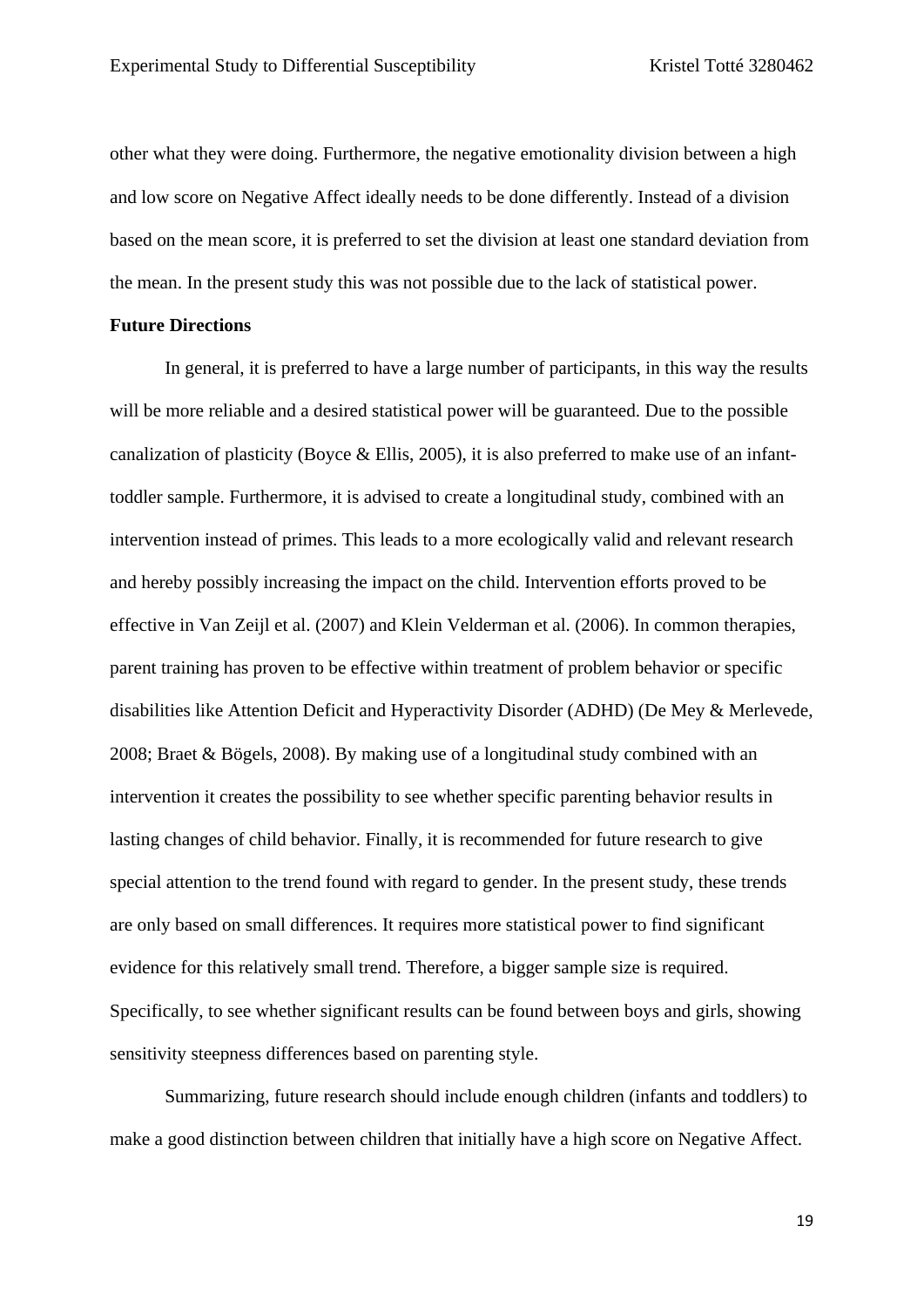Furthermore it should include parental intervention efforts, i.e. teaching an intervention group of parents how to use warm and positive parenting. By comparing behavior of the children between the intervention group and a control group with no intervention, direct effect of parenting on child behavior can be examined. This will potentially shed more light on the validity of the currently intriguing differential susceptibility hypothesis.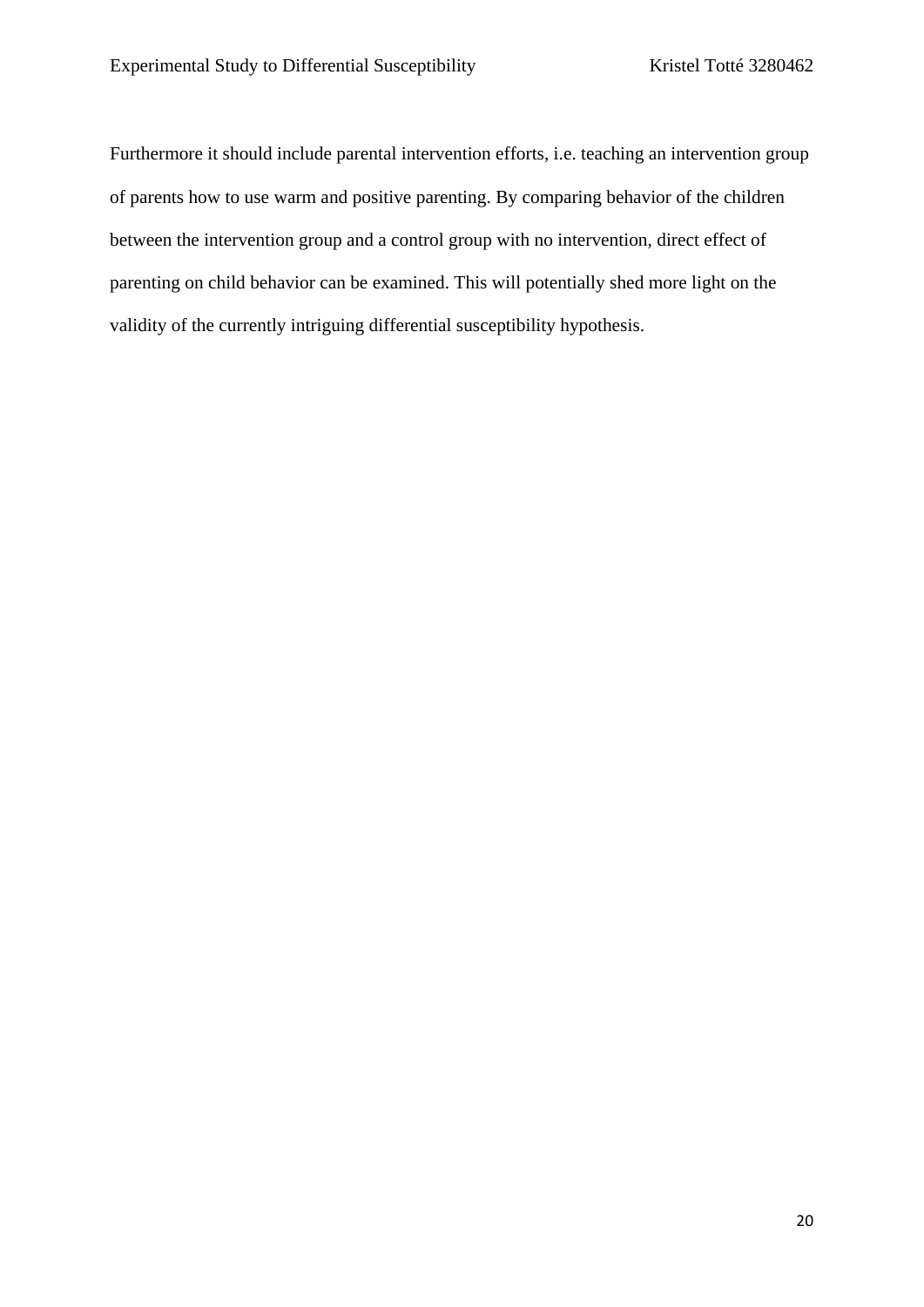#### **Literature**

- Aronson, E., Wilson, T. D., & Akert, R. M. (2005). *Social Psychology* (6th edition). New Jersey: Pearson Education, Inc.
- Bates, J. E., & Pettit, G. S. (2007). Temperament, parenting and socialization. In J. E. Grusec, & P. D. Hastings (Eds.), *Handbook of Socialization: Theory and Research.* Guilford publications, New York.
- Belsky, J. (1997). Theory testing, effect-size evaluation, and differential susceptibility to rearing influences: the case of mothering and attachment. *Child Development, 68,* 598- 600.
- Belsky, J. (2005). Differential susceptibility to rearing influences: An evolutionary hypothesis and some evidence. In B. Ellis & D. Bjorklund (Eds.), *Origins of the social mind: Evolutionary psychology and child development* (pp. 139-163). New York: Guilford.
- Belsky, J., Bakermans-Kranenburg, M. J., & van IJzendoorn, M. H. (2007). For better and for worse. Differential susceptibility to environmental influences. *Current Directions in Psychological Science. 16*(6).300-304.
- Belsky, J., & Pluess, M. (2009). Beyond Diathesis Stress: Differential Susceptibility to Environmental Influences. *Psychological Bulletin. 135*(6), 885-908.
- Benenson, J. F., Pascoe, J., & Radmore, N. (2007). Children's altruistic behavior in the dictator game. *Evolution and Human Bulletin, 135,* 885-908.

Berk, L. E. (2006). *Child Development.* Boston: Pearson Education, Inc.

Boyce, W. T., & Ellis, B. J. (2005). Biological sensitivity to context: 1. An evolutionarydevelopmental theory of the origins and functions of stress reactivity. *Development and Psychopathology, 17,* 271-301.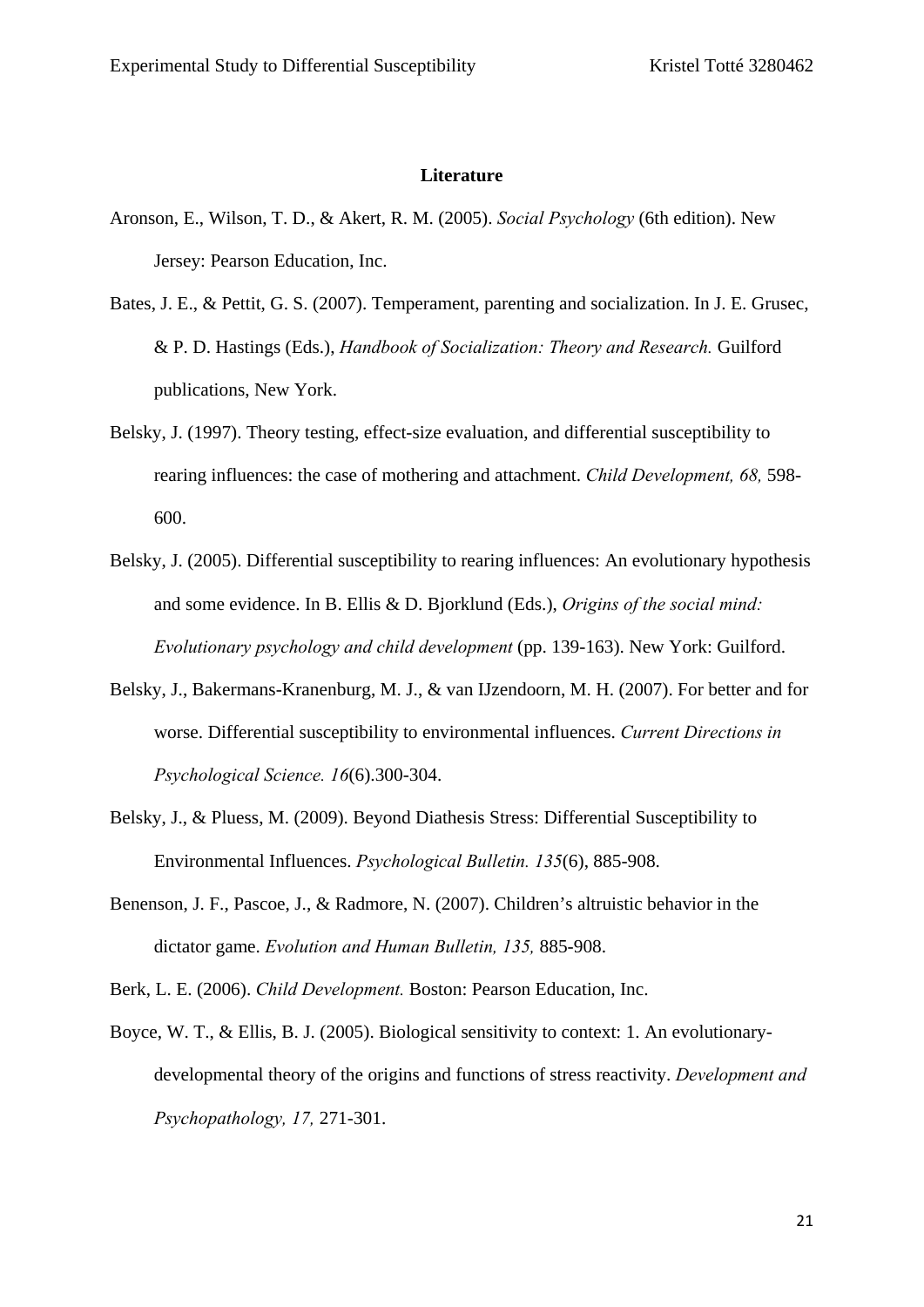- Bradley, R. H., & Corwyn, R. F. (2008). Infant temperament, parenting, and externalizing behavior in first grade: a test of the differential susceptibility hypothesis. *Journal of Child Psychology and Psychiatry, 49*(2), 124-131.
- Braet, C., & Bögels, S. (2008). *Protocollaire behandelingen voor kinderen met psychische klachten.* Amsterdam: Boom.
- De Mey, W., & Merlevede, E. (2008). Protocol voor behandeling van jonge kinderen met gedragsproblemen. In C. Braet, & S. Bögels (Eds.), *Protocollaire behandelingen voor kinderen met psychische klachten.* Amsterdam: Boom.
- Frieze, I. H., & Li, M. (2010). Gender, aggression and prosocial behavior. In J. C. Chrisler & D. R. McCeary (Eds.), *Handbook of Gender Research in Psychology* (pp. 311-335). New York: Springer.
- Klein Velderman, M., Bakermans-Kranenburg, M. J., Juffer, F., & van IJzendoorn, M. H. (2006). Effects of attachment-based interventions on maternal sensitivity and infant attachment: Differential susceptibility of highly reactive infants. *Journal of Family Psychology, 20,* 266-274.
- Knafo, A., & Plomin, R. (2006). Prosocial behavior from early to middle childhood: Genetic and environmental influences on stability and change. *Developmental Psychology, 42*(5), 771-786.
- Maccoby , E. E., & Jacklin, C. N. (1974). The psychology of sex differences. In E. Aronson, T. D. Wilson & R. M. Akert (2007). *Social psychology* (6th edition). New Jersey: Pearson Education.
- Martin, C. L. (1991). The role of cognition in understanding gender effects. In H. W. Reece (Ed.), *Advances in child development and behavior* (pp. 113-164). San Diego, CA: Academic Press.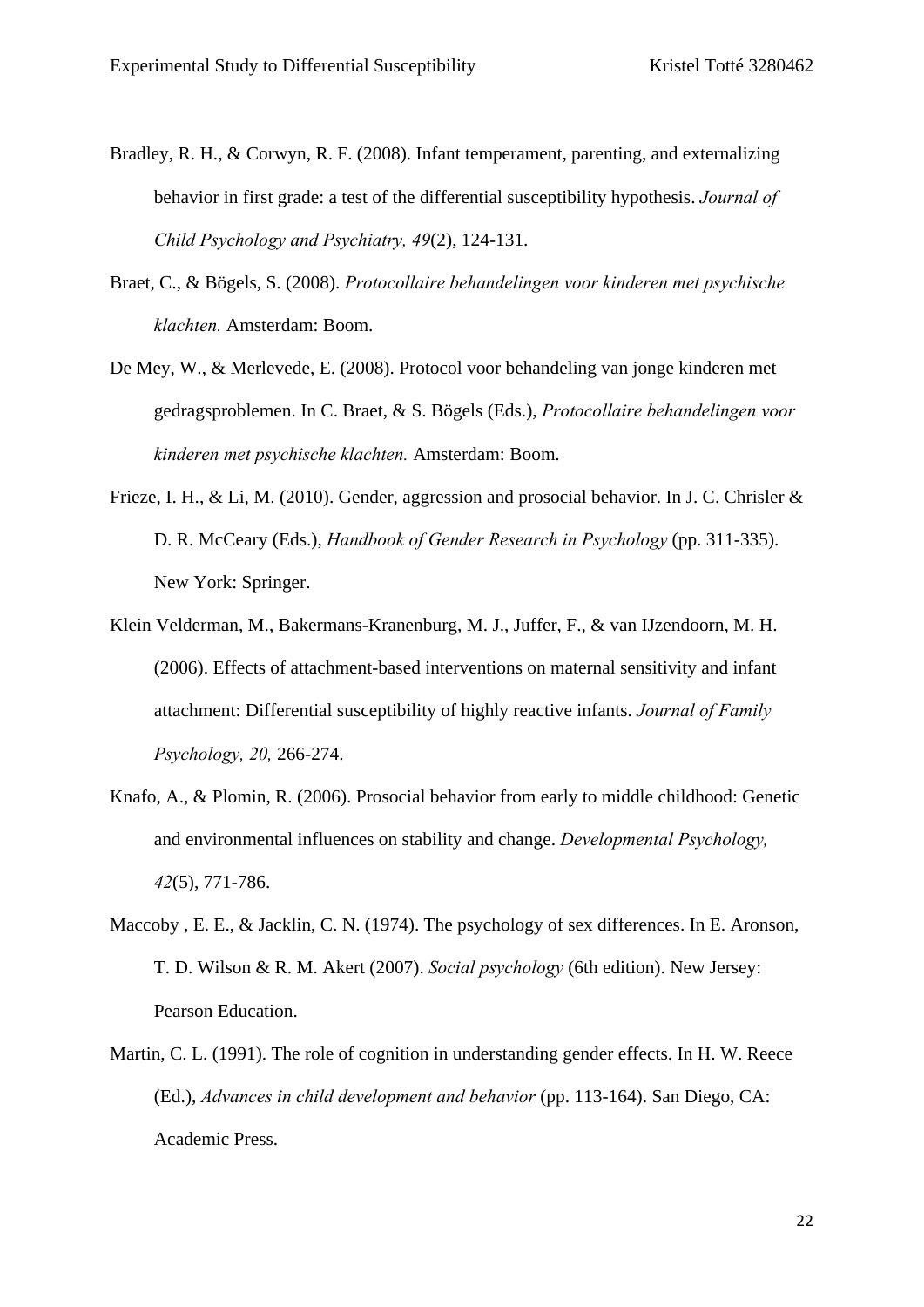- Monroe, S. M., & Simons, A. D. (1991). Diathesis-stress theories in the context of life stress research: Implications for the depressive disorders. In J. Belsky & M. Pluess (2009). Beyond Diathesis Stress: Differential Susceptibility to Environmental Influences. *Psychological Bulletin, 135*(6), 885-908.
- Muris, P., Meesters, C., & Van den Berg, F. (2003). The Strengths and Difficulties Questionnaire (SDQ) Further evidence for its reliability and validity in a community sample of Dutch children and adolescents. *European Child & Adolescent Psychiatry, 12,* 1-8.
- Pluess, P., & Belsky, J. (2010a). Children's differential susceptibility to effects of parenting. *Family Science, 1*(1), 14-25.
- Pluess, P., & Belsky, J. (2010b). Differential susceptibility to parenting and quality child care. *Developmental Psychology, 42*(2), 379-390.
- Powlishta, K. K. (2000). The effect of target age on the activation of gender stereotypes. *Sex Roles, 42,* 271-282.
- Rothbart, M. K., Ahadi, S. A., Hershey, K. L., & Fisher, P. (2001). Investigations of temperament at 3-7 years: The Children's Behavior Questionnaire. *Child Development, 72*, 1394-1408.
- Rothbart, M. K. & Bates, J. E. (2006). Temperament. In N. Eisenberg & W. Damon (Eds.), *Handbook of child psychology: Social, emotional, and personality development* (p. 99– 166). New York, NY: Wiley.
- Sameroff, A. J. (1983). Developmental systems: Contexts and evolution. In J. Belsky & M. Pluess (2009). Beyond diathesis stress: Differential susceptibility to environmental influences. *Psychological Bulletin, 135*(6), 885-908.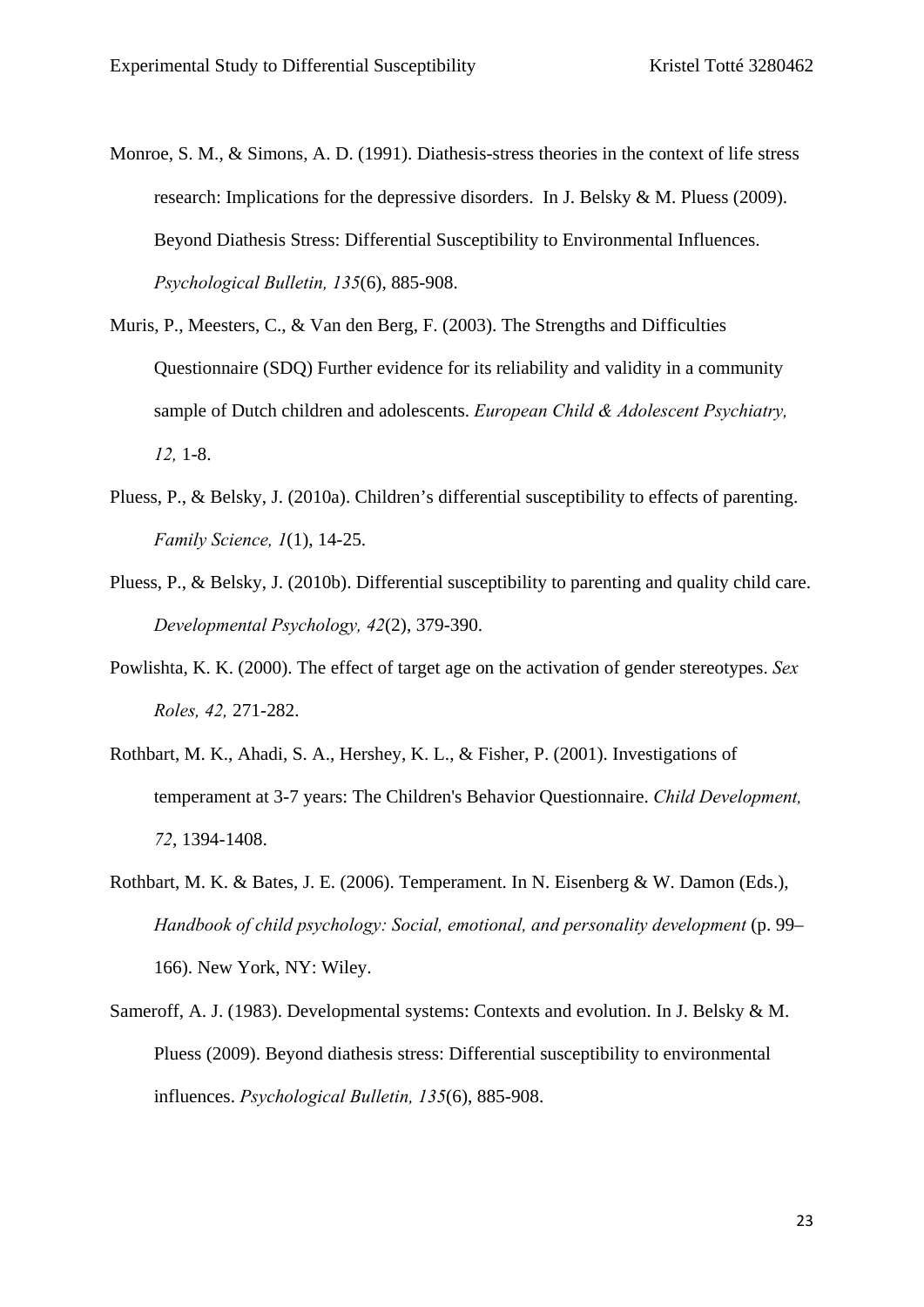- Shelton, K. K., Frick, P. J., & Wootton, J. (1996). Assessment of parenting practices in families of elementary school-age children. *Journal of Clinical Child Psychology, 26*(3), 317-129.
- Signorella, M. L., Bigler, R. S., & Liben, L. S. (1993). Developmental differences in children's gender schemata about others: a meta-analytic review. *Developmental Review, 13,* 106-126.
- Snow, M. E., Jacklin, C. N., & Maccoby, E. E. (1983). Sex-of-child differences in father-child interaction at one year of age. In P.K. Smith & H.H. Craig (2004) *Blackwell Handbook of Childhood Social Development.* Malden, MA: Blackwell Publishing Ltd.
- Van Aken, C., Junger, M., Verhoeven, M., Van Aken, M. A. C., & Dekovic, M. (2007). The interactive effects of temperament and maternal parenting on toddlers' externalizing behaviours. *Infant and Child Development, 16,* 553-572.
- Van Berkel, A., Crone, M. R., Neppelenbroek, S., Spijkers, E., Vellema, M., & Vogels, A. G. C. (2006). *Handleiding voor het gebruik van de SDQ binnen de jeugdgezondheidszorg.* Zutphen: Markant Congressen.
- Van Zeijl, J., Mesman, J., Stolk, M. N., Alink, L. R. A., van IJzendoorn, M. H., Bakermans-Kranenburg, M. J., Juffer, F., & Koot, H. M. (2007). Differential susceptibility to discipline: The moderating effect of child temperament on the association between maternal discipline and early childhood externalizing problems. *Journal of Family Psychology, 21*(4), 626-636.
- Veenstra, R., Lindenberg, S., Oldehinkel, A. J., De Winter, A. F., & Ormel, J. (2006). Temperament, environment, and antisocial behavior in a population sample of preadolescent boys and girls. *International Journal of Behavioral Development, 30*(5), 422-432.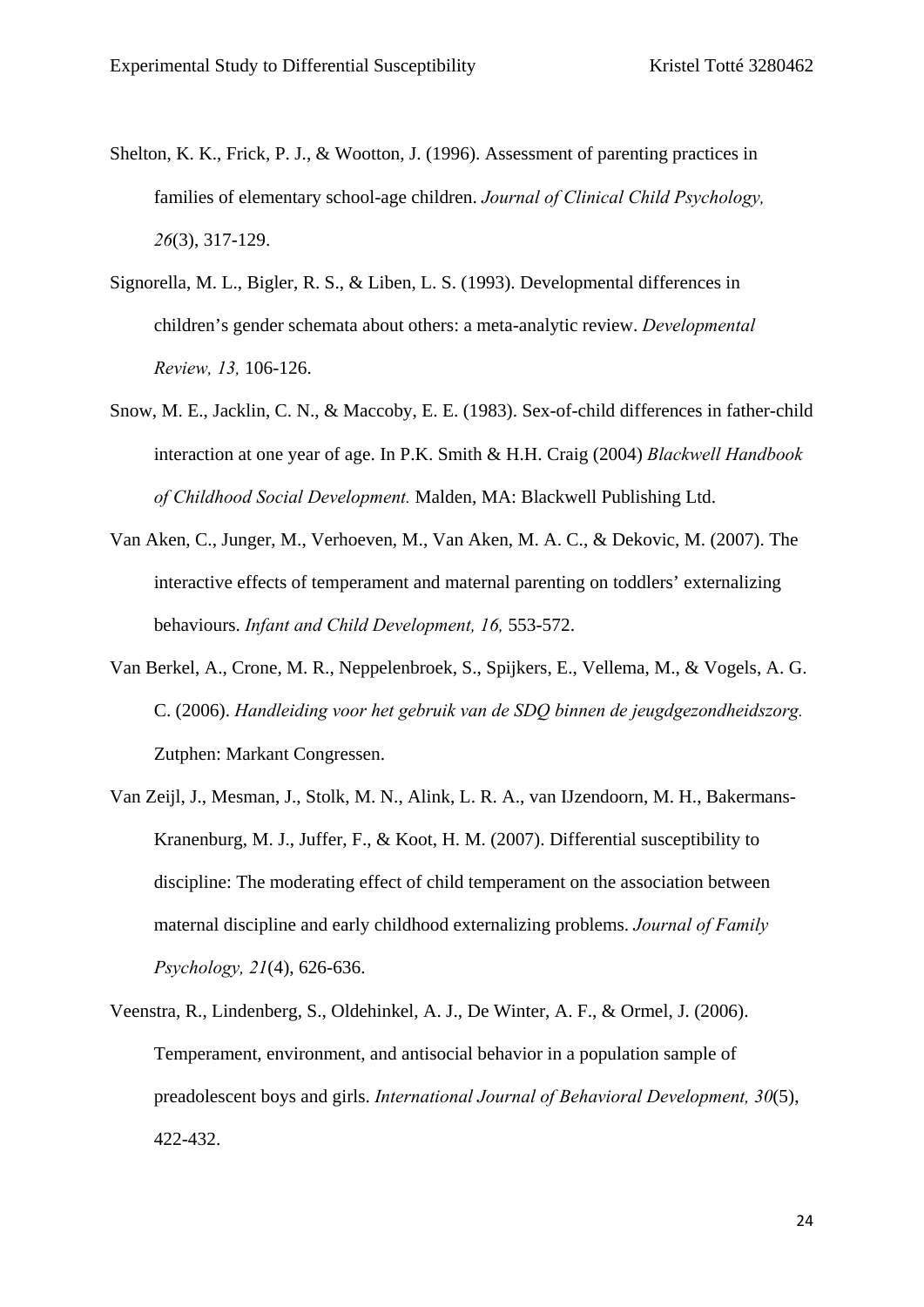Zuckerman, M. (1999). In Belsky, J., & Pluess, M. (2009). Beyond Diathesis Stress:

Differential Susceptibility to Environmental Influences. *Psychological Bulletin, 135*(6), 885-908.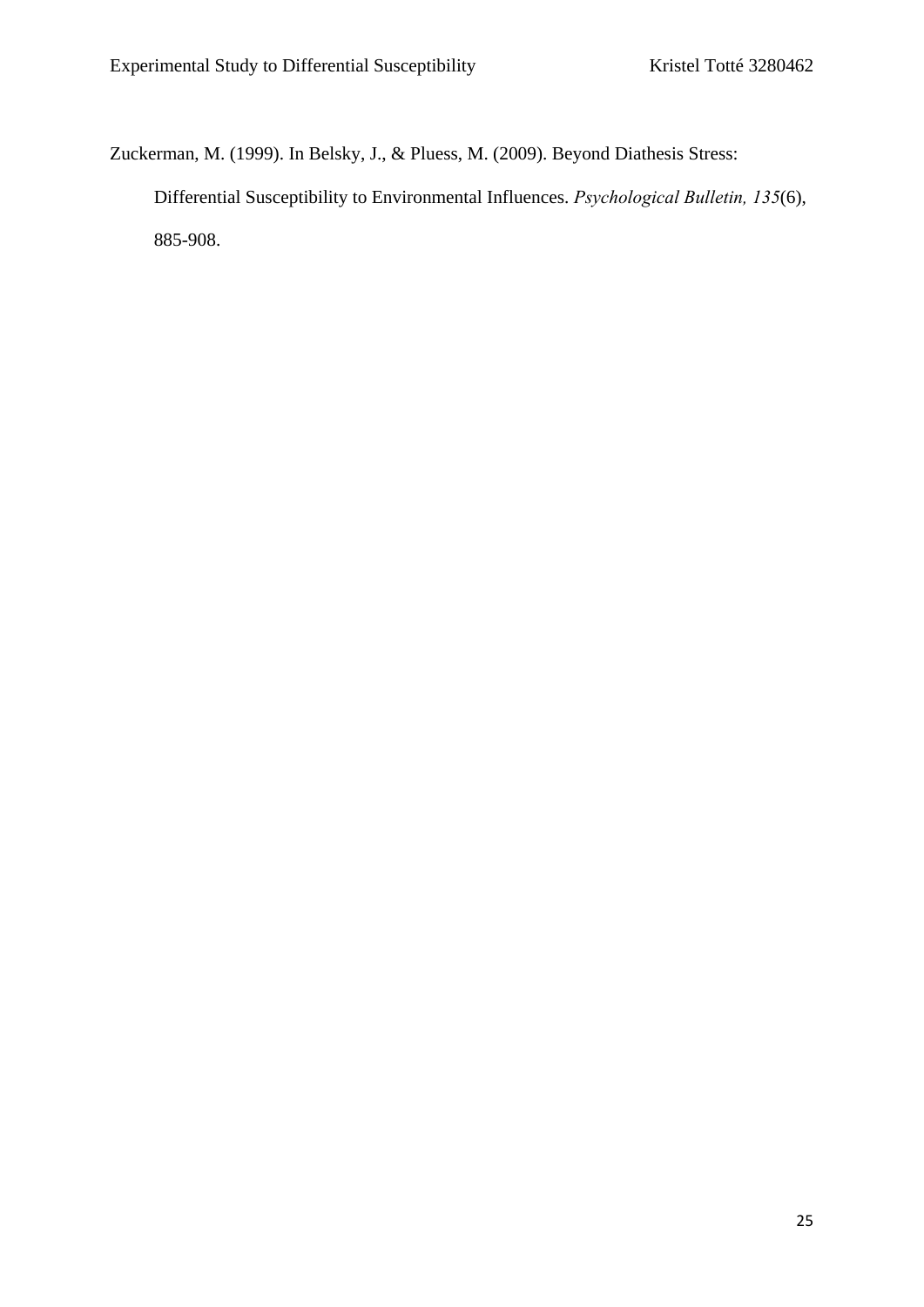## Table 1

*Mean Scores and Standard deviations for Prosocial and Antisocial Behavior per Condition (warm or harsh prime). Differentiated for high and low Negative Affect (NA)*

|             | Prosocial behavior |           |        |           | Antisocial behavior |      |          |           |  |
|-------------|--------------------|-----------|--------|-----------|---------------------|------|----------|-----------|--|
|             | High NA            |           | Low NA |           | High NA             |      | Low NA   |           |  |
|             | M                  | <i>SD</i> | M      | <i>SD</i> | M                   | SD   | $\it{M}$ | <i>SD</i> |  |
| Warm Prime  | 10.36              | 4.88      | 11.57  | 4.60      | 8.00                | 1.84 | 8.83     | 1.45      |  |
| Harsh Prime | 10.62              | 5.45      | 10.26  | 5.21      | 8.62                | 1.59 | 8.63     | 1.66      |  |

*Note.* There are differences in range of the scores on the prosocial behavior task (min=  $\overline{0}$ ,

max= 20) and scores on the antisocial behavior task (min=1, max=11)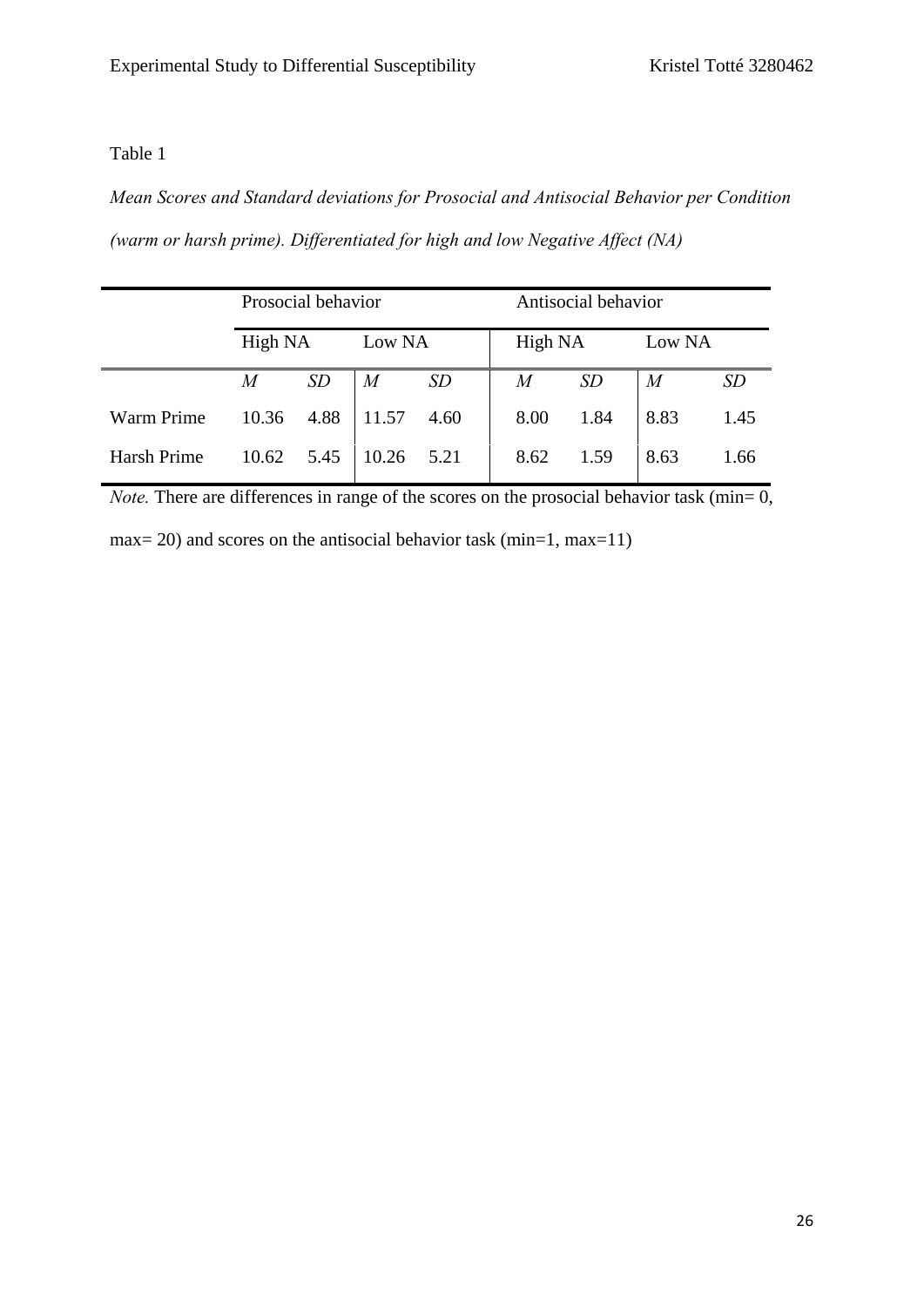## Table 2

*Output ANCOVA's for the Prosocial and Antisocial behavior as dependant variable with Condition (warm and harsh primes) and Negative Emotionality (Negative Affect variable)*

|                                       | Antisocial behavior |       |      |                  |  |  |
|---------------------------------------|---------------------|-------|------|------------------|--|--|
|                                       | df                  | $\,F$ | sig. | Partial $\eta$ 2 |  |  |
| Conditie                              | 1/1.027             | .657  | .563 | .390             |  |  |
| Negative emotionality                 | 1/1.018             |       | .416 | .622             |  |  |
| Conditie* Negative emotionality 1/154 |                     | 2.136 | .146 | .014             |  |  |
|                                       | Prosocial behavior  |       |      |                  |  |  |
|                                       | df                  | $\,F$ | sig. | Partial $\eta$ 2 |  |  |
| Conditie                              | 1/1.046             | .657  | .772 | .170             |  |  |
| Negative emotionality                 | 1/1.031             | .341  | .661 | .248             |  |  |
| Conditie* Negative emotionality       | 1/154               | 1.279 | .260 | .008             |  |  |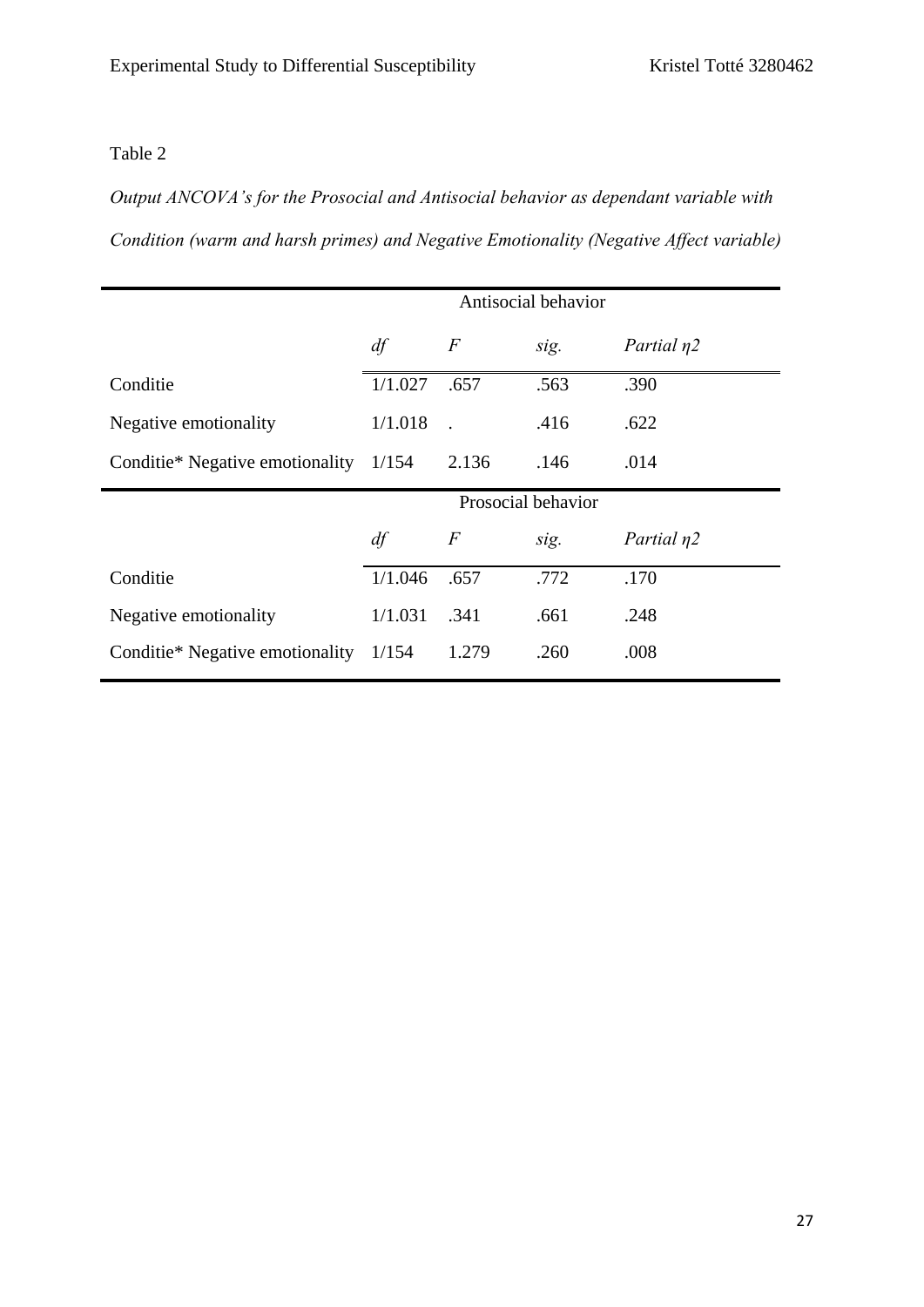## Table 3

*Mean score and Standard Deviations of the children with a high score on Negative Affect for Prosocial and Antisocial behavior divided on Gender and Condition (Prime)*

|             | Prosocial behavior |      |                  |      | Antisocial behavior |      |                  |      |
|-------------|--------------------|------|------------------|------|---------------------|------|------------------|------|
|             | Girls              |      | <b>Boys</b>      |      | Girls               |      | <b>Boys</b>      |      |
|             | $\overline{M}$     | SD   | $\boldsymbol{M}$ | SD   | $\overline{M}$      | SD   | $\boldsymbol{M}$ | SD   |
| Warm Prime  | 10.76              | 4.78 | 9.84             | 5.08 | 8.12                | 1.66 | 7.83             | 2.08 |
| Harsh Prime | 9.47               | 5.30 | 11.65            | 5.52 | 8.67                | 1.76 | 8.58             | 1.48 |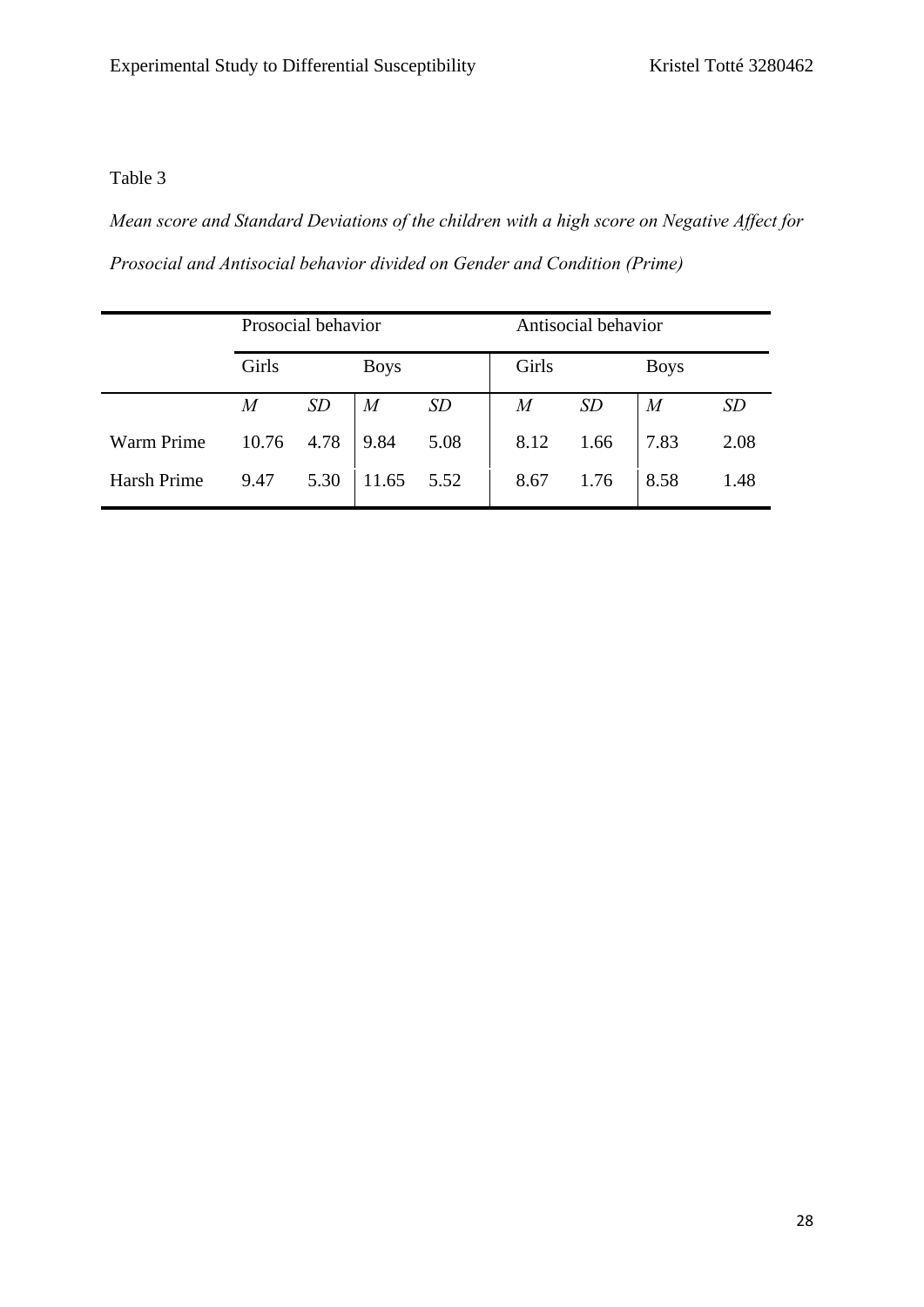

Figure 1 Differential susceptibility model.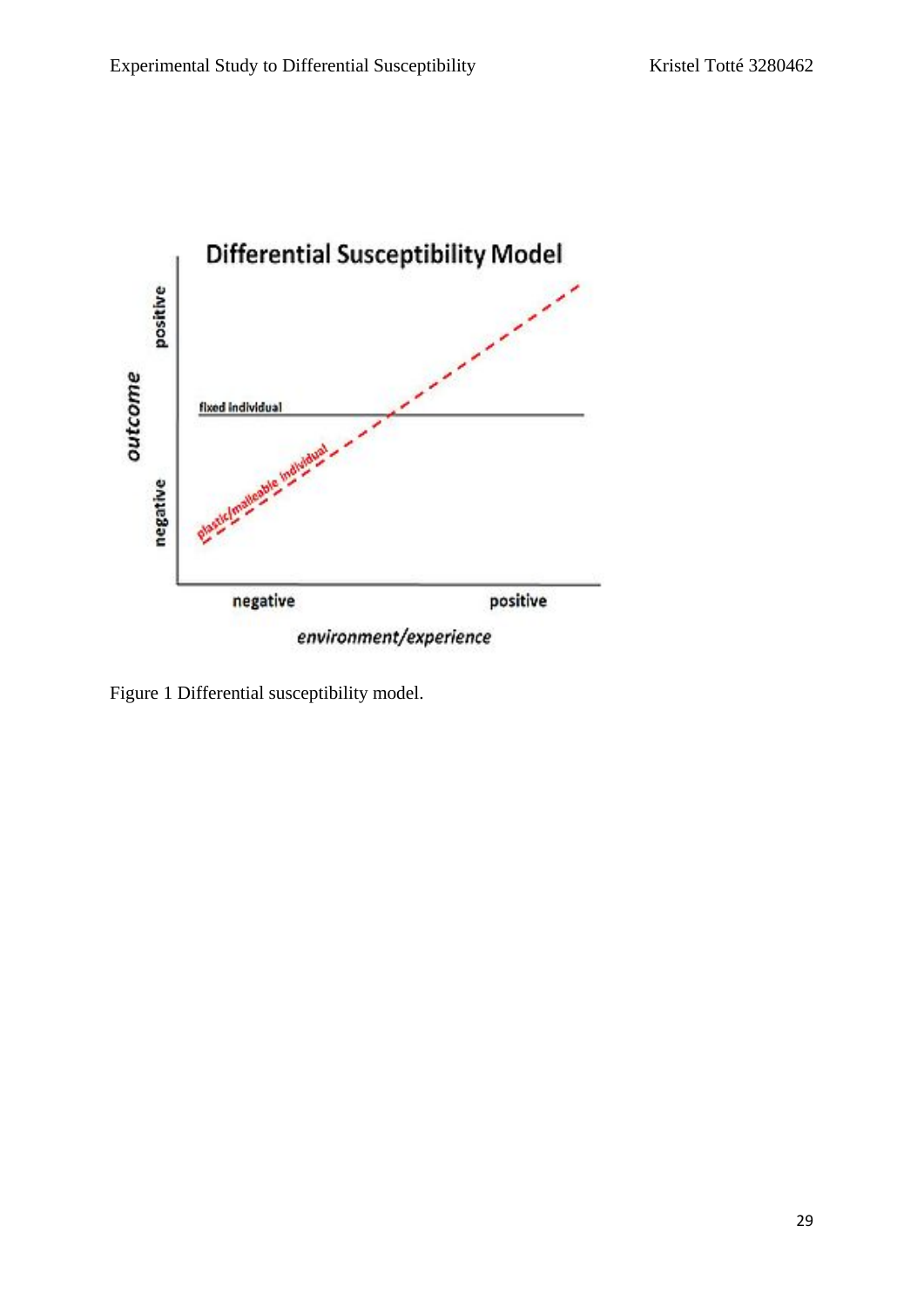

Figure 2 Differential susceptibility model defined for parental influences.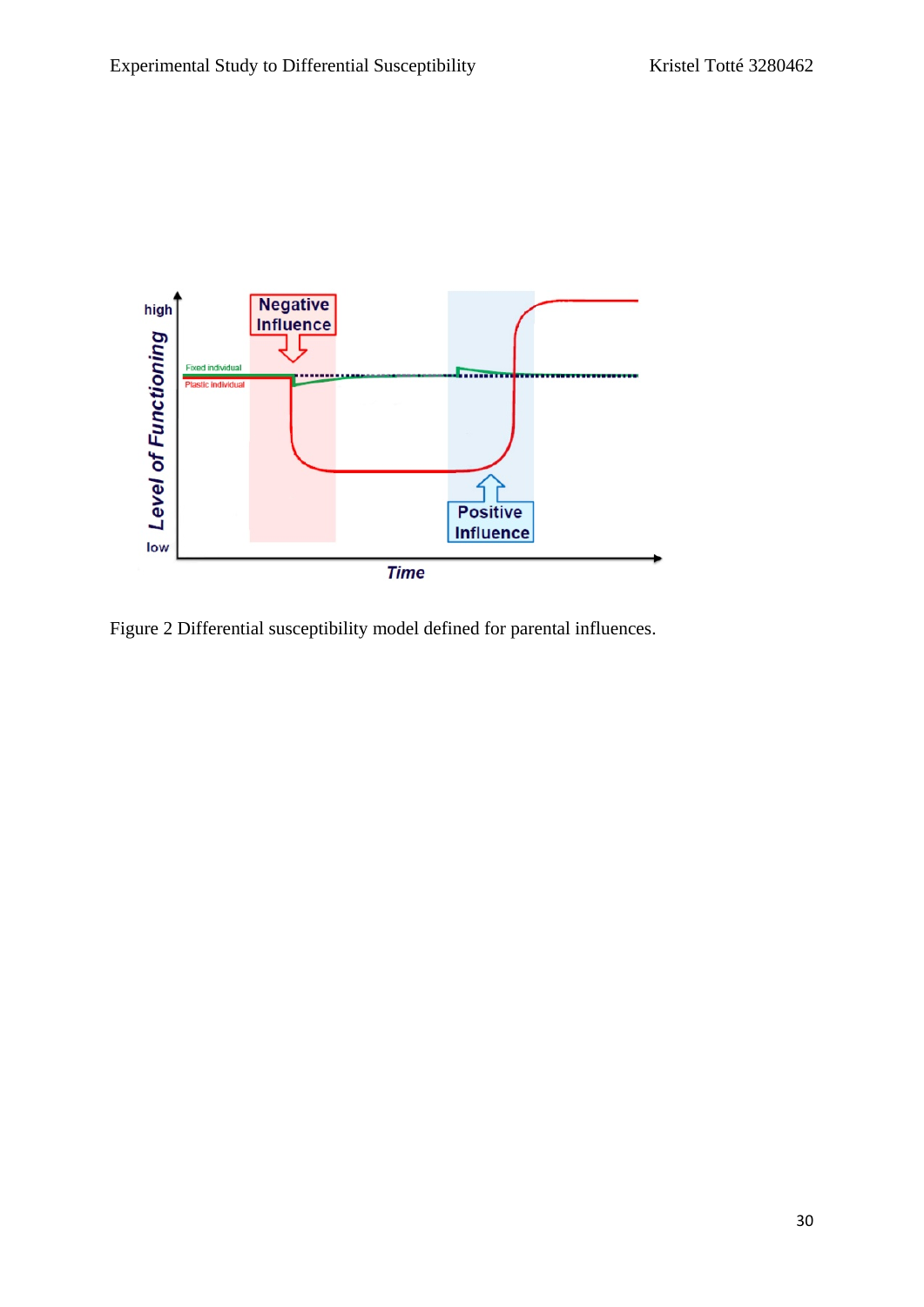#### Appendix 1 Prime stories

Story about sensitivity in parenting manipulated to a warm and harsh condition:

#### **Warm**

Moeder en jan zijn samen in de woonkamer. Terwijl moeder op de bank aan het lezen is maakt jan aan tafel een tekening. Jan is klaar met de tekening, kijkt naar zijn moeder en roept: 'klaar.' Moeder kijkt op, lacht en vraagt: 'oooh, heb je de tekening afgemaakt? Wat goed van je.' Jan vraagt: 'mama wil je mijn tekening zien?' Moeder legt haar boek weg en komt naar de tekening kijken. 'Wat een mooie tekening heb jij gemaakt zeg, echt knap hoe je dat gedaan hebt. Jan lijkt niet helemaal tevreden over de tekening. Moeder ziet het en vraagt: 'klopt het dat je niet helemaal tevreden bent.' 'Ik wilde liever iets anders tekenen dat ik nog mooier vind, maar dat lukte niet goed.' Zegt Jan. Moeder zegt: 'dat geeft niks, ik vind dat je het heel goed geprobeerd hebt, ik denkt dat het je de volgende keer zeker lukt. Moeder geeft Jan een aai over de bol gaat weer op de bank zitten en pakt haar boek. Jan begint snel aan een nieuwe tekening.

#### **Harsh**

Moeder en Jan zijn samen in de woonkamer. Terwijl moeder op de bank aan het lezen is maakt Jan aan tafel een tekening. Jan is klaar met de tekening, kijkt naar zijn moeder en roept: 'klaar.' 'Hmm' zegt moeder, kijkt niet op en blijft lezen in haar boek. Jan vraagt: 'mama wil je mijn tekening zien?' Moeder zucht, legt haar boek weg en komt naar de tekening kijken. 'Wat heb je precies getekend?… ik vind het nergens op lijken!' Jan lijkt niet helemaal tevreden over de tekening. Moeder zegt: 'Moest ik verder nog ergens naar kijken anders ga ik weer verder met lezen." Jan zegt: 'ik wilde liever iets anders tekenen dat ik nog mooier vind, maar dat lukte niet goed.' Moeder zegt: 'niet zo zeuren hoor, je moet ook niet iets gaan tekenen dat je eigenlijk niet kan'. Moeder gaat met een diepe zucht weer op de bank zitten en pakt haar boek. Jan begint met tegenzin toch maar aan een nieuwe tekening.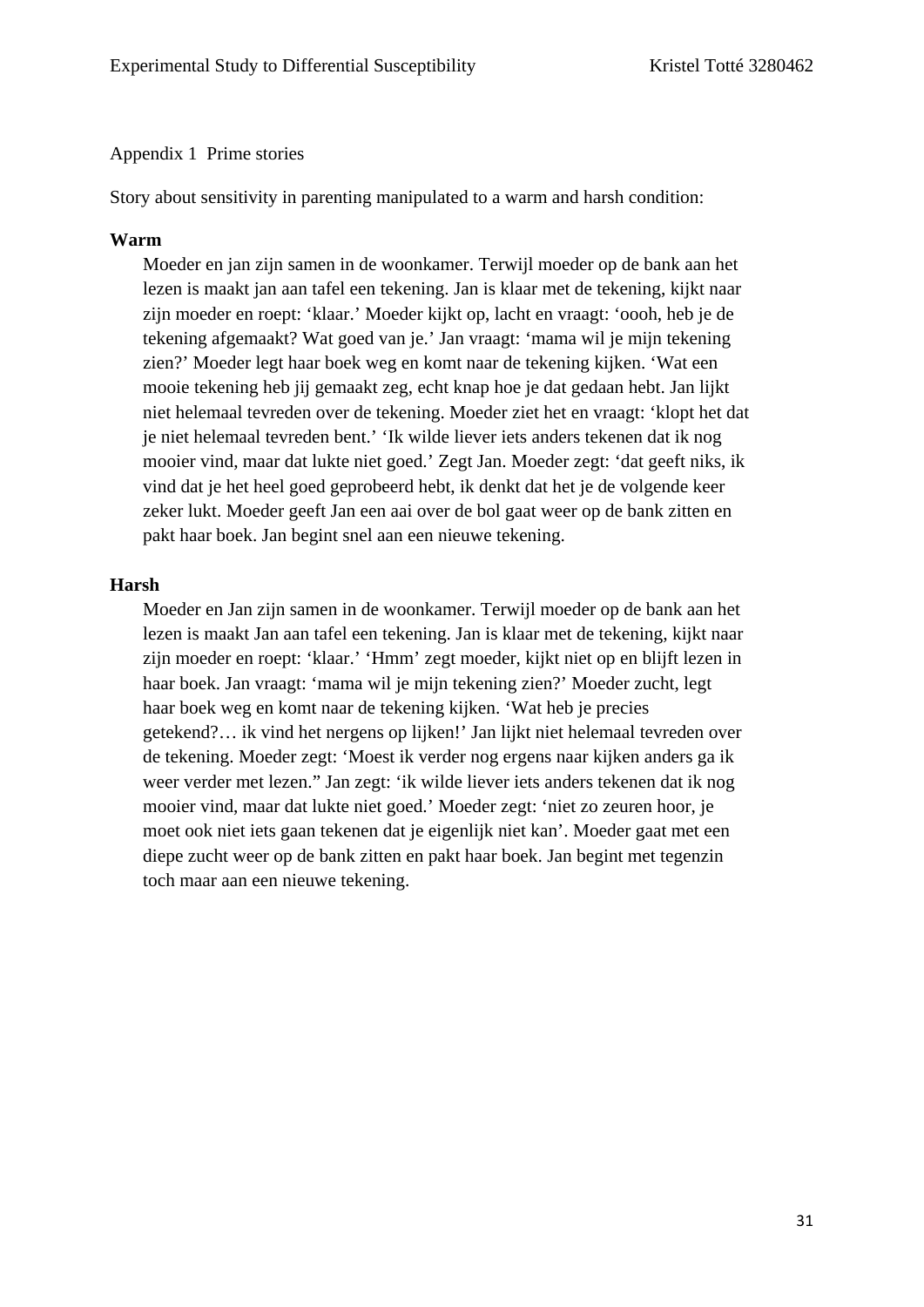Story about comfort in parenting manipulated to a warm and harsh condition:

### **Warm**

Op een dag gaat Thijs buiten spelen. Op het pleintje voor zijn huis ziet hij de fiets van de buurjongen liggen. De buurjongen is nergens te zien dus denkt Thijs: "het is vast niet erg als ik er even een rondje mee ga fietsen". Thijs springt snel op de fiets. Hij is zo blij dat hij even vergeet dat hij nog nooit eerder zonder zijwieltjes heeft gefietst.

En voor hij het in de gaten heeft is hij gevallen op het plein. "AUW, zegt Thijs ". Thijs ligt op de grond en ziet dat zijn broek en zijn knie helemaal kapot zijn. Hij schrikt zo erg dat hij meteen in huilen uitbarst.

Al snel komt zijn moeder aangerent. Ze heeft vanaf het garagepad gezien wat er gebeurde en begint Thijs te troosten. "Het geeft niets hoor" zegt mama en geeft Thijs nog een aai over zijn bol. "We gaan gewoon een andere broek aan doen en vanmiddag of morgen zal papa met jou proberen of je op je eigen fiets zonder zijwieltjes kan leren fietsen". Dat vindt Thijs erg fijn en stopt met huilen. Samen met mama loopt hij naar binnen.

### **Harsh**

Op een dag gaat Thijs buiten spelen. Op het pleintje voor zijn huis ziet hij de fiets van de buurjongen liggen. De buurjongen is nergens te zien dus denkt Thijs: "het is vast niet erg als ik er even een rondje mee ga fietsen". Thijs springt snel op de fiets. Hij is zo blij dat hij even vergeet dat hij nog nooit eerder zonder zijwieltjes heeft gefietst.

En voor hij het in de gaten heeft is hij gevallen op het plein. "AUW, zegt Thijs ". Thijs ligt op de grond en ziet dat zijn broek en zijn knie helemaal kapot zijn. Hij schrikt zo erg dat hij meteen in huilen uitbarst.

Thijs blijft een tijdje zo liggen. Hij is vooral heel erg verdrietig omdat de fiets van zijn buurjongen nu vol met krassen zit en zijn broek kapot is.

Zijn moeder heeft vanaf het garagepad gezien wat er gebeurde en roept " Stommerik, nu is je broek wéér kapot". "En stop nu maar met janken want ik ben het helemaal zat!"

Huilend komt Thijs overeind en loopt naar binnen.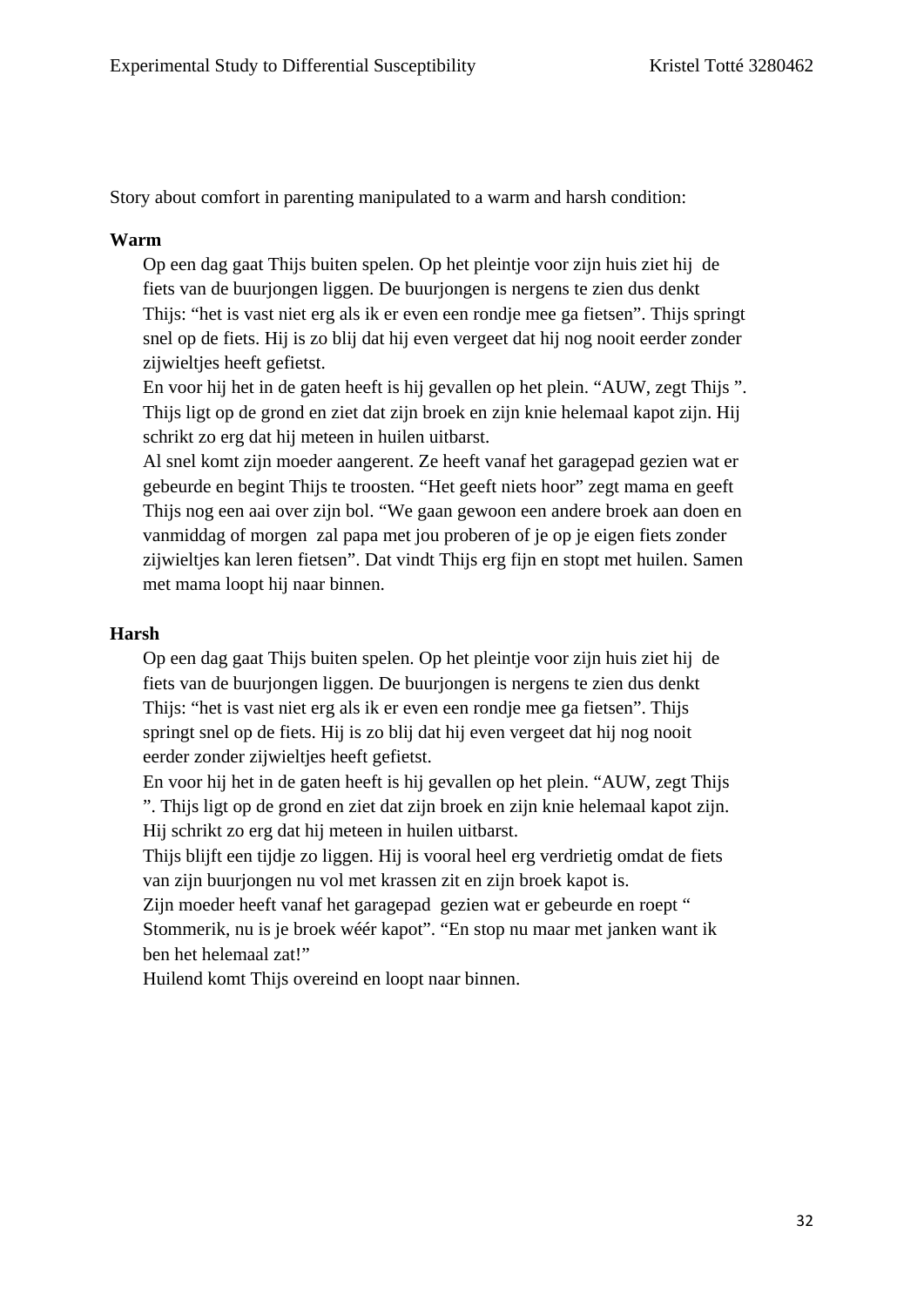Story about warmth in parenting manipulated to a warm and harsh condition:

#### **Warm**

Roos gaat naar bed. Ze heeft haar tanden zelf al gepoetst en haar pyjama al aangedaan. Haar vader en moeder zitten beneden. Met haar knuffel staat Roos bovenaan de trap en roept naar haar vader en moeder dat ze klaar is om naar bed gebracht te worden. "Ik kom eraan" roept moeder. Terwijl Roos naar haar kamer loopt en in bed gaat liggen, hoort ze voetstappen op de trap. Haar moeder komt naar boven gelopen en zegt: "Zo lieverd, ga maar lekker in bed liggen. Mama is zo trots op jou dat je helemaal zelf je tanden hebt gepoetst en je pyjama hebt aangedaan". Moeder stopt Roos lekker in, geeft haar een grote knuffel en een kus op haar voorhoofd.

Nu komt ook vader naar boven gelopen en hij gaat bij Roos en moeder op bed zitten. Vader begint een mooi slaapliedje te zingen. Terwijl Roos langzaam in slaap valt, eindigt het lied. Ze krijgt nog een laatste knuffel, een hele grote, van vader en moeder tegelijk.

#### **Harsh**

Roos gaat naar bed. Ze heeft haar tanden zelf al gepoetst en haar pyjama al aangedaan. Haar vader en moeder zitten beneden. Met haar knuffel staat Roos bovenaan de trap en roept naar haar vader en moeder dat ze klaar is om naar bed gebracht te worden. Roos hoort geen reactie.

Terwijl Roos naar haar kamer loopt en in bed gaat liggen, hoort ze voetstappen op de trap. Haar moeder komt naar boven gelopen en ze loopt langs Roos de badkamer binnen. Ze roept naar Roos: "je moet wel de dop op de tandpasta doen als je perse zelf je tanden wilt poetsen". Moeder doet de deur op slot en Roos hoort de douche aangaan.

Nu komt ook vader naar boven gelopen. Hij ziet dat de deur van Roos haar kamer nog openstaat. Met een harde klap slaat hij de deur dicht en loopt hij zijn werkkamer binnen. Terwijl Roos langzaam in slaap valt, hoort ze de muziek van haar vader door de muur dreunen.